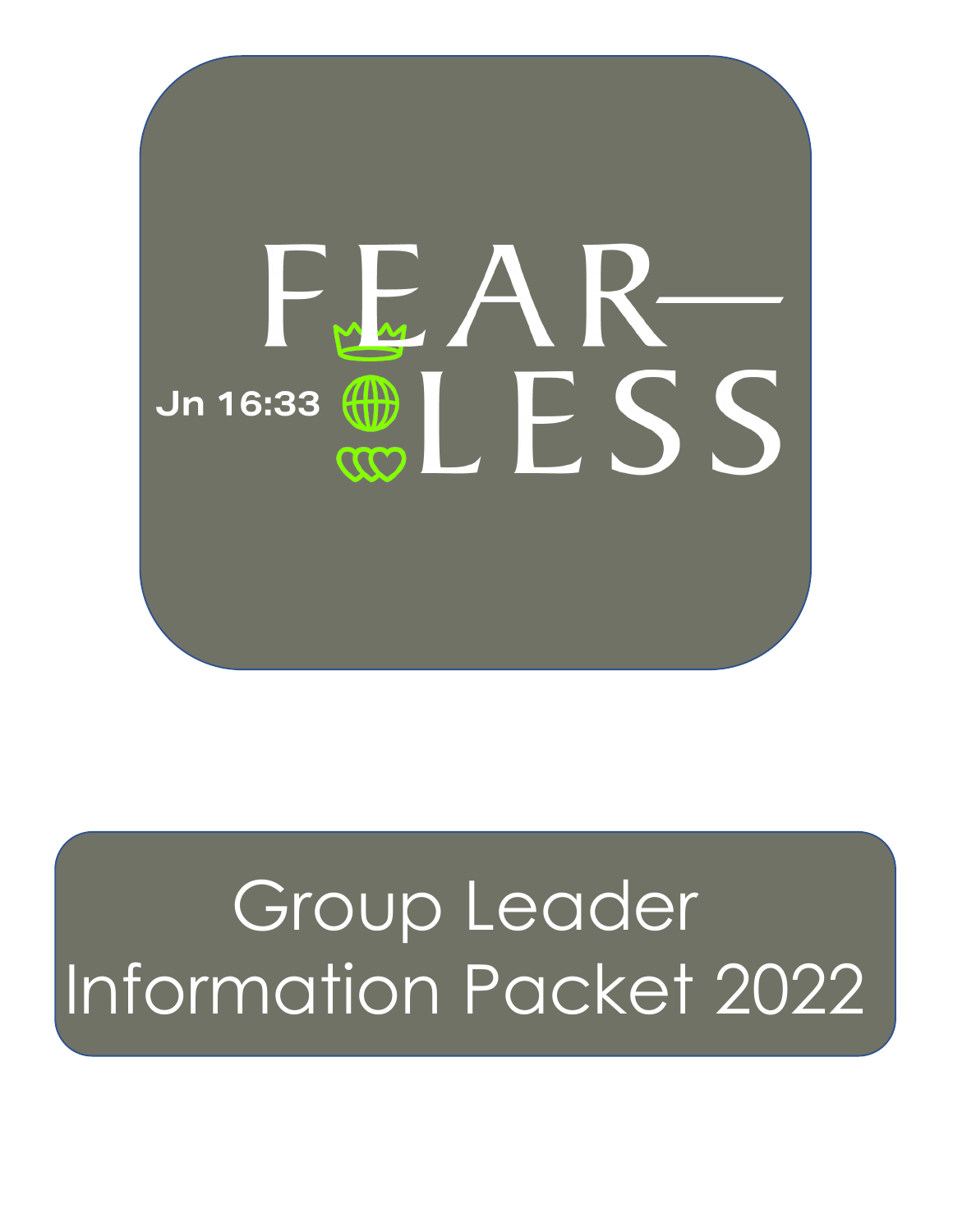## **Table of Contents**

| Conference Office Contact Information 1                                         |  |  |  |
|---------------------------------------------------------------------------------|--|--|--|
| Group Leader Responsibilities 1                                                 |  |  |  |
|                                                                                 |  |  |  |
|                                                                                 |  |  |  |
|                                                                                 |  |  |  |
| Conference Registration Information  3                                          |  |  |  |
| Important Registration Policies 4                                               |  |  |  |
| <b>Steubenville Florida Online Registration/Liability</b>                       |  |  |  |
| Online Registration/Liability Release  5<br>Group Leader Portal Instructions  5 |  |  |  |
| Important Dates & Deadlines  6                                                  |  |  |  |
| Conference Rules, Regulations, & Policies7                                      |  |  |  |
| $\overline{7}$                                                                  |  |  |  |

| Appropriate Dress and Speech 8            |    |
|-------------------------------------------|----|
|                                           |    |
|                                           |    |
|                                           |    |
|                                           |    |
|                                           |    |
| Reporting an Incident/Emergency Contact 8 |    |
|                                           |    |
|                                           |    |
|                                           |    |
|                                           |    |
|                                           |    |
|                                           |    |
|                                           |    |
|                                           |    |
|                                           |    |
|                                           | 10 |
|                                           |    |
| Why we created a conference app? 10       |    |
|                                           |    |
|                                           |    |
|                                           |    |
|                                           |    |
|                                           |    |
|                                           |    |
|                                           |    |
|                                           |    |
|                                           |    |
|                                           |    |
|                                           | 11 |
|                                           |    |
| Adult Verification Forms  12              |    |
|                                           |    |
|                                           |    |
|                                           |    |
| Rosen Centre Policies and Forms  22       |    |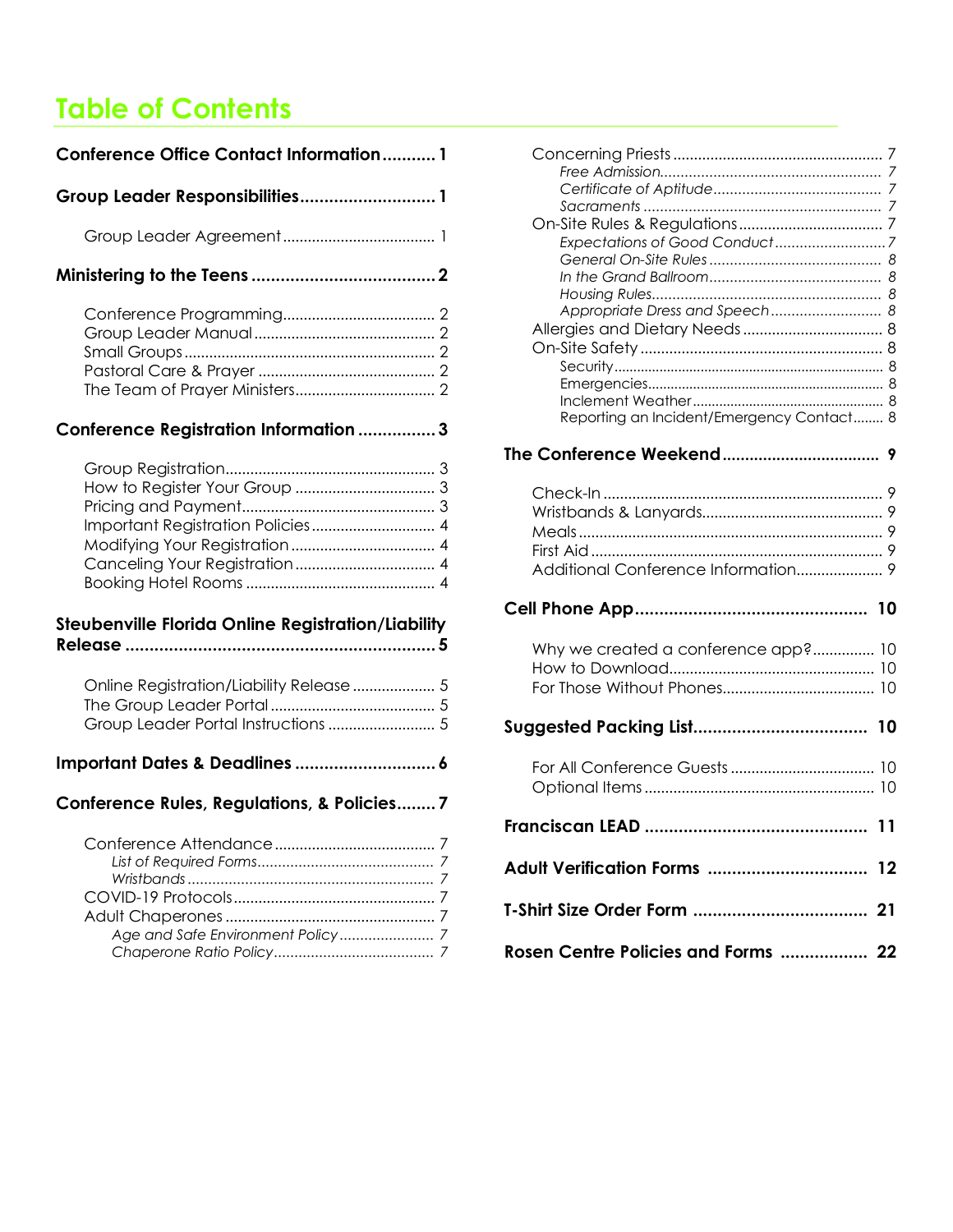### **Conference Office Contact Information**

Thank you for taking on the responsibility of bringing a group to a Steubenville Florida Youth Conference! Our office is here to support you every step of the way so please do not hesitate to reach out if you have any questions or concerns. Whether this is your first time, or you have been coming for years, we are here to serve you!

**Email:** info@steubenvilleflorida.com

**Voice or Text:** 561-797-4977

**Mailing Address: Venue Address:** Catholic Servant Ministries **Rosen Centre Hotel** DBA: Steubenville Florida 9840 International Drive 4521 PGA Blvd. #173 Orlando, FL 32819 Palm Beach Gardens, FL 33418

### **Group Leader Responsibilities**

*Each group must have a designated Group Leader. This role can be fulfilled by a youth minister, parent, or other adult volunteer.* 

### **Group Leader Agreement**

By taking on this role, the Group Leader agrees to the following responsibilities:

- 1. Remain the primary point of contact for the Conference Office, reading and responding to all correspondence from the Conference Office
- 2. Register and pay for the number of spots required by his/her group.
- 3. Ensure that all deadlines and due dates are promptly followed including forms, payment, and any other requested information.
- 4. Read and abide by the policies contained the Group Leader Information Packet
- 5. Ensure that all members of his/her group, as well as parents, are informed of the rules, regulations, and policies presented by the Conference Office in the Group Leader Information Packet or via email.
- 6. Ensure that all rules, regulations, and policies are followed throughout the duration of the registration process and conference weekend.
- 7. Take full responsibility for the actions of both youth and adult group members during the conference weekend.
- 8. Ensure that all members of his/her group complete the Online Registration/Liability Release within the group leader portal.
- 9. Ensure that every Adult Chaperone is listed on the Adult Chaperone Verification Form.
- 10. Ensure that every priest attending with your group submits the Priestly Aptitude to the Diocese of Orlando.
- 11. Organize all details for his/her group's trip to and from the conference.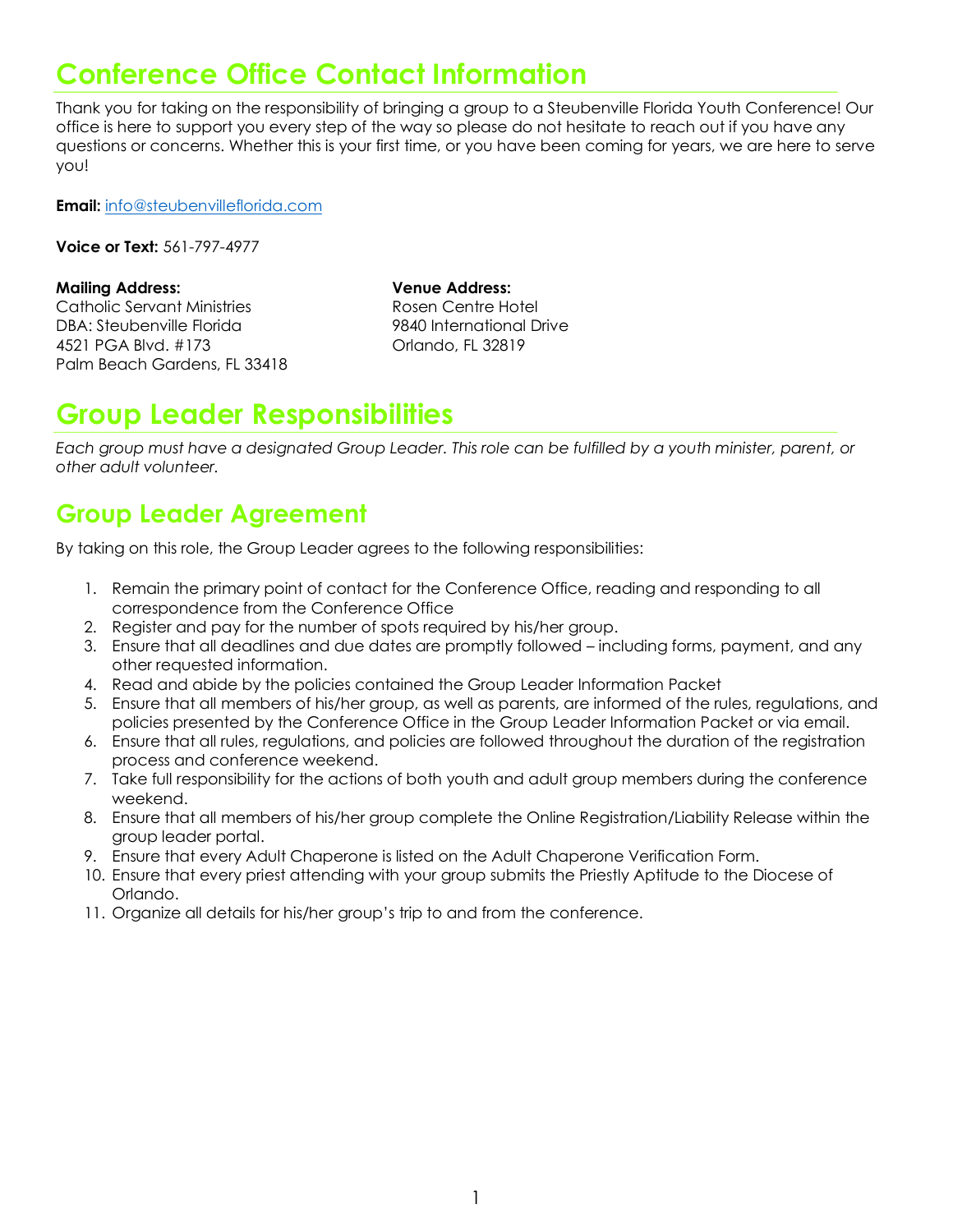### **Ministering to the Teens**

*Thank you for your yes to care for and minister to the youth of your parish, community, or diocese! The group leader and adult chaperones are the primary ministers to the youth throughout the weekend. Please be sure to share this information with all adult chaperones.*

### **Conference Programming**

Each new conference season comes with its own theme and programmatic focus, each of which will be shared with the group leader, via email, so that they can appropriately and effectively prepare their youth for the weekend.

### **Group Leader Manual**

Our team at the Conference Office has put together an aid for our Group Leaders, whether it be your first time or your fifteenth time. This Group Leader Manual includes tips on how you can help your teens prepare for the conference, how to set up a preconference meeting for parents and youth and what to include. Overall, this aid is to help youth ministers, chaperones, and youth to get the most out of the conference weekend. The Group Leader Manual can be found by clicking this link: https://steubenvilleflorida.com/resources/

### **Small Groups**

Be sure to take advantage of the small group times noted in the Conference Schedule. It is you and your chaperones who will continue to minister to the youth once you leave the conference so it is good to begin building a stronger bond with your youth now! Small Group Questions are created by the Conference Staff and will reference the talks your youth hear; these will be shared via email. The Small Groups Questions can be found by clicking this link: https://steubenvilleflorida.com/resources/

### **Pastoral Care & Prayer**

Often, when teens come into the presence of Christ for the first time in a very profound and personal way, many of their past hurts and struggles are brought to the surface as God begins the process of healing and restoration. At that moment, they need people who care and support them. As a group leader or chaperone, you can offer the gift of your presence and be a mirror of God's restorative love through listening and praying with them. It is a simple, yet important role you will play throughout the conference weekend. Do not be afraid to minister to your group. Show that you are there for them and God will guide and equip you as you need it. If you need assistance, reach out to the team of Prayer Ministers.

### **The Team of Prayer Ministers**

The role of Prayer Ministry is to serve and support you and your chaperones by offering spiritual assistance to the youth in your group. Prayer Ministry is an extension of the ministry done by the Ministry Team from the stage and the ministry done by you as the group leader and chaperones. They can assist you if there are several youth that need attention or if there is a particular situation that you and your chaperones are unsure how to handle.

Prayer ministers will be wearing red shirts with blue vests and be available throughout the conference weekend. They may approach you to ask if you need assistance. Feel free to approach a prayer minister for help.

If a prayer minister does assist your youth it is ideal to have an adult chaperone from your group present, to watch over and pray with them also. It is good for the youth to have a familiar person present. In addition, it is the adult chaperone that will be going home with the youth, therefore, he or she can continue to pray for and with the youth at home if needed. If this is not possible, know that the prayer minister will encourage the youth and let them know that group leaders and chaperones are there for them, if need be.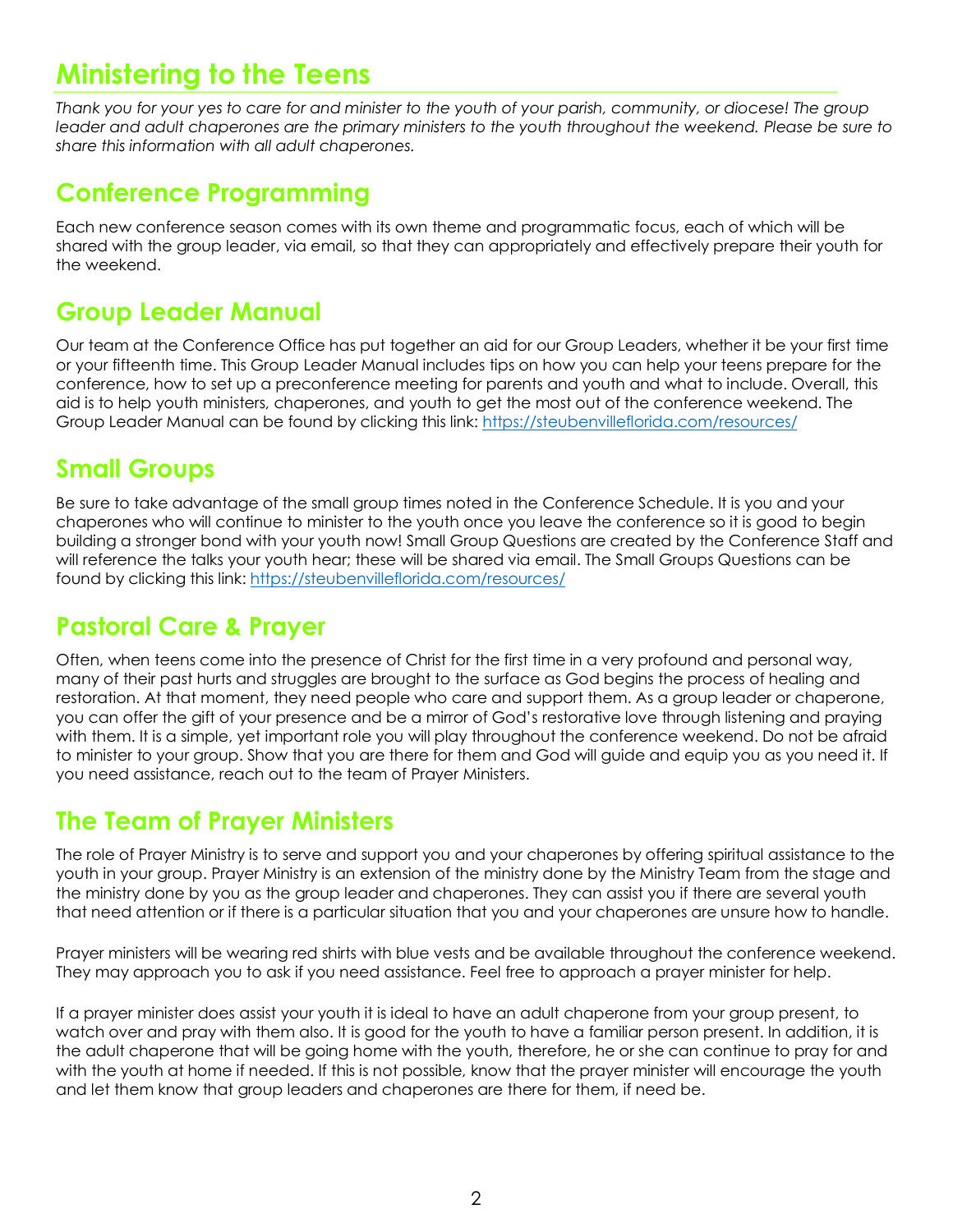### **Group Registration**

#### **Who can attend?**

All Conference Guests **must attend in groups** - youth accompanied by Adult Chaperone(s); this can include parish groups, school groups, or parents and their children. We do not accept individual registrations.

Steubenville Youth Conferences are for high school youth: 9-12<sup>th</sup> graders. This includes those who will be entering Grade 9 in August 2022 up to those who graduated high school in June of 2022.

Adult **Chaperones must be at least 21 years of age.**  Please review Adult Chaperones section for additional requirements and policies.

Young Adults ages 19-20 are invited to attend the conference with your group. **They may NOT be chaperones, suffice your male chaperone requirement or be counted as youth.** As an alternative, they may attend with your group as "group assistants". All young adults attending with your group are required to be on your Adult Chaperone Verification Form.

#### **When can I register my group?**

Registration opens on Monday, January 26, 2022 at 12:00 pm (noon) EST. Registration will remain open until 3 weeks before the conference or until sold out.

If you would like to add spots or register within 2 weeks of the start of the conference, please contact the Conference Office.

### **How to Register Your Group**

Visit steubenvilleflorida.com Click "Group Registration"

- You will need to know the estimated total number of youth, young adults and chaperones attending with your group.
- Registration is done on a first-come, firstserve basis.
- No on-site registrations are permitted.

### **Pricing and Payment**

#### **Conference Pricing**

Conference pricing is by individual and is the same cost for youth, young adults, adult chaperones, and the group leader. Registration includes conference admission and meals.

• Registration Fee: \$205.00/per person

#### **Registration Payments**

#### **Deposits**

A deposit is required within two weeks of the registration date to secure each spot. If the deposit payment is not received within 2 weeks of registration, you will risk losing the spot.

• Registration Deposit: \$100.00/per person

#### **Remaining Balance Payment**  The remaining invoice balance is **due by Friday, June 10, 2022.** A 10% late fee will be charged if not paid by this date.

#### **Payment Methods & Requirements**

We accept the following forms of payment:

- Personal/Parish Check or Money Order
- Bill.com Electronic Check

Checks and Money Orders must be made payable to "Catholic Servant Ministries". *There is a \$55 fee for a non-sufficient funds or returned check. Catholic Servant Ministries, Inc. accepts U.S. funds only.* 

#### **Refunds**

Fees, deposits, and all payments collected are nonrefundable and non-transferable. Please reference our Important Dates & Deadlines to avoid additional financial penalties and/or late fees.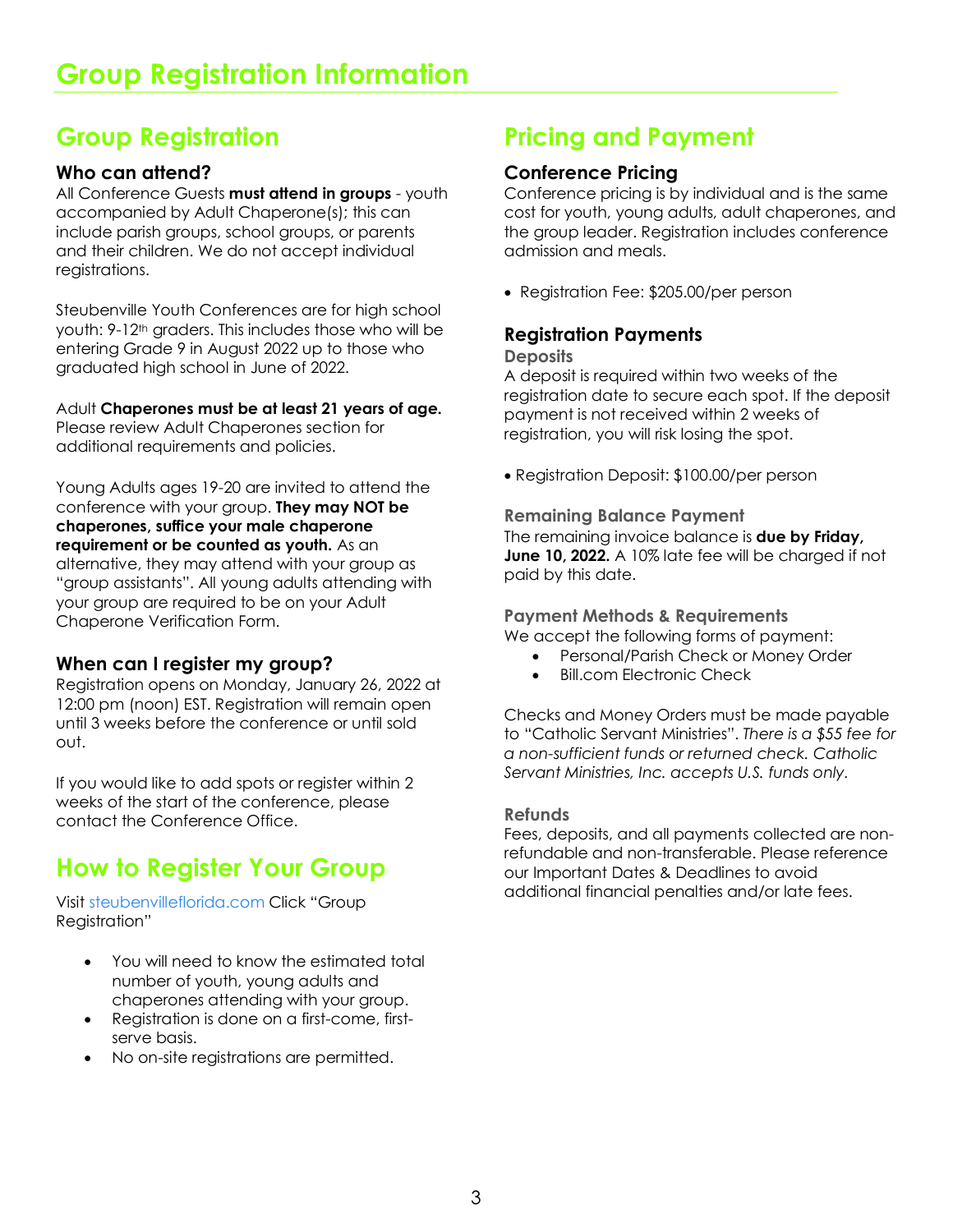### **Important Registration Policies**

#### **Chaperone to Youth Ratio**

Your group must have at least one male chaperone for every 8 male youth and one female chaperone for every 8 female youth (1:8).

- Priests cannot serve as male chaperones.
- You may bring additional chaperones as you see fit.

#### **Online Registration/Liability Release**

To ensure the safety of all our conference guests and remain in compliance with the policies established by Catholic Servant Ministries, Inc. and Franciscan University of Steubenville, all conference guests are required to have completed the Online Registration/Liability Release to attend a Steubenville Florida Youth Conference. *More information is provided in the Group Leader Portal section of this packet.* 

#### **Changes in Group Leader**

While this is not standard practice, we understand that circumstances may arise in which a new Group Leader needs to take over responsibility for the group's trip.

- The current Group Leader must send the request to info@steubenvilleflorida.com, copying the potential new Group Leader
- The new individual must confirm their willingness to take on all the responsibilities and duties of being the Group Leader.

### **Modifying your Registration**

#### **Adding Spots**

A Group Leader may add spots at any time so long as a conference is not sold out. Please note:

• Log into the Group Leader Portal, Click "High School", then Click "Register More Spots". Be sure to only add what you need, not your new total number. For example: You are currently registered with 10 spots log in and add only 2 spots. DO NOT log in and register for 12 spots. The systems ADDS your registrations together.

- In addition, you may email info@steubenvilleflorida.com and we can add the additional spots for you.
- If the conference is sold out, spots cannot be added, but you can be placed on a wait list.
- If you are only adding: t-shirts, pizzas, or theme bags and not additional spots you must email info@steubenvilleflorida.com to make this request

#### **Dropping Spots**

A Group Leader may request to drop spots at any time by emailing info@steubenvilleflorida.com. Please be aware of our drop dates and financial penalties for dropping spots by referencing the Important Dates & Deadlines in this packet.

### **Cancelling Your Registration**

If you find that your group is no longer able to attend the conference, please contact us. Fees, deposits, and all payments collected are nonrefundable and non-transferable. All cancellation and refund requests must be made in writing by the Group Leader or Pastor.

### **Booking Hotel Rooms**

Groups DO NOT need to stay on-site at the Rosen Centre, however, it is highly suggested to get most out of your Steubenville Florida experience.

#### **Booking 9 Rooms or Less**

- Book rooms using the link provided in your Confirmation Email
- Enter your name, for the "guest names"
- Reference the Rosen Center Policies and Payments Section for more details

#### **Booking 10 Rooms or More**

• Book rooms using the Hotel Reservation Form in the Forms Section of this packet and email form to

groupreservations@rosenhotels.com

• Reference the Rosen Center Policies and Payments Section for more details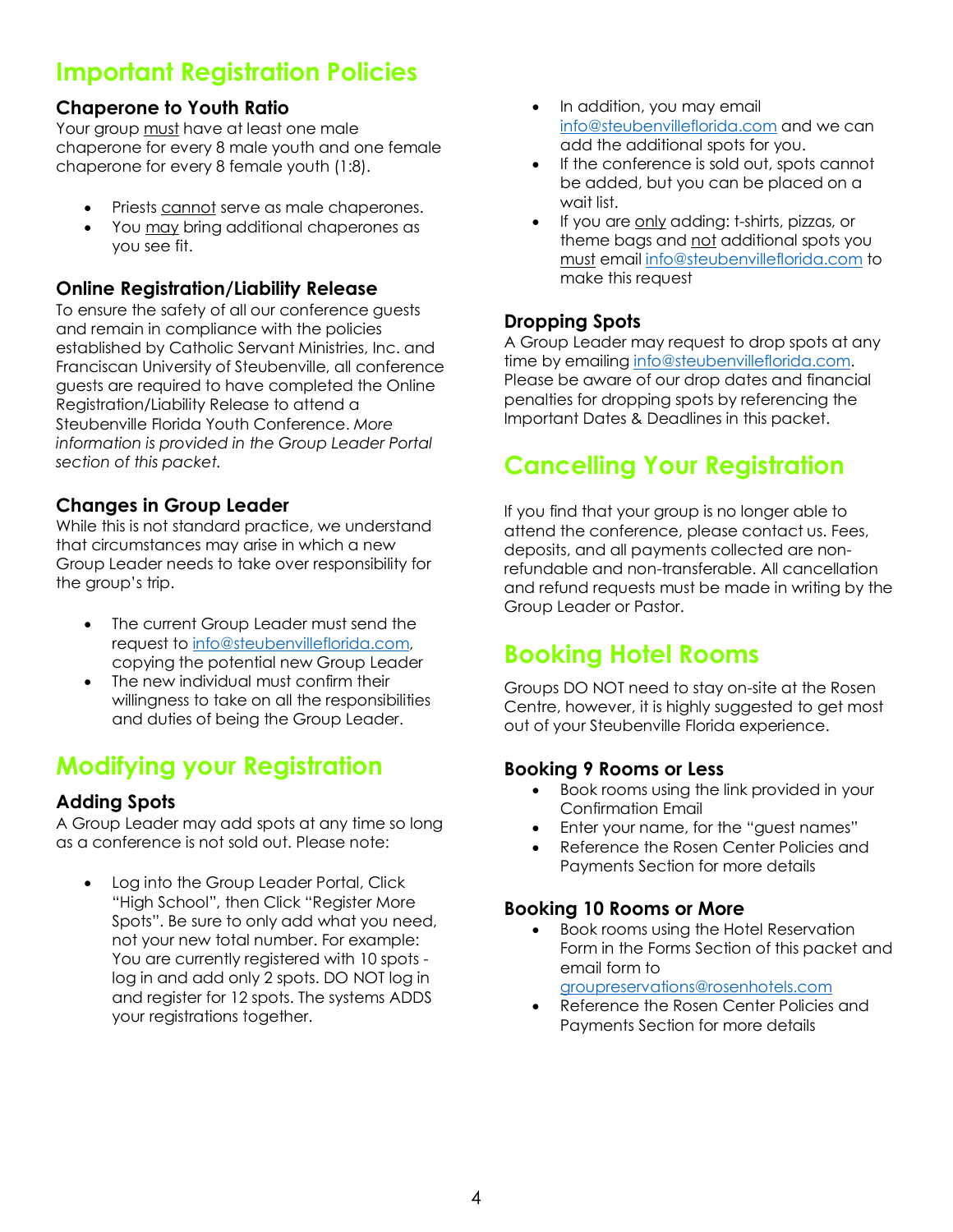### **Steubenville Florida Online Registration/Liability Release**

*Every conference participant (youth, young adult, and adult chaperone – the group leader does not as it is included in the original group registration) must complete the online registration/liability release or admittance to the conference will not be allowed.*

### **Online Registration/Liability Release**

For the safety of all our conference guests and remain in compliance with the policies established by Catholic Servant Ministries, Inc. and Franciscan University of Steubenville, all conference participants are required to complete the Online Registration/Liability Release. Please note:

• Registrations do not need to be printed, as the online platform allows the Conference Office with the necessary access to the information therein.

Online Registration/Liability Releases for the Steubenville Florida Youth Conference are managed via our online Group Leader Portal.

### **The Group Leader Portal**

We assure you that the Group Leader Portal is both safe and secure and is only accessible to those with the authority to do so in order to meet 5the needs of our conference participants.

After you have registered your group you will have access to the Group Leader Portal using the provided login credentials in your confirmation

email. If you lose or forget your login information, you may reset your password via the Group Leader Portal login page or contact us at info@steubenvilleflorida.com.

Here you will be able to send the Online Registration/Liability Release Links to your youth, young adults, and adult chaperones. Once they complete the Online Registration/Liability Release you will see your empty spots begin to fill up and all the forms that have been submitted by each member of your group by clicking their "name".

You will only be permitted to fill the number of spots that you have registered for. Once all your spots have been filled your Online Registration/Liability Release Link will no longer work. At this time, you would click "Register More Spots" to add onto your registration. If someone drops from your group, delete their form to make room for whomever might take their place.

If a form is submitted with an error, you must delete it and have the youth, young adult, or adult chaperone submit a new Online Registration/Liability Release. This is because they are signed and legal documents and thus cannot be edited.

#### **Logging In**

Your log-in information was provided in your Confirmation Email

#### **Adding Spots**

A Group Leader may add spots up to 2 weeks prior or so long as a conference is not sold out by simply clicking "Register More Spots"

When adding additional spots, ONLY add what you need and NOT your new total number. The system will add all your registrations together for a new total. If you make an error when adding more spots please contact our office and we can fix the error.

#### **Removing Participants**

Check the box next to the participant you wish to remove, then click "Remove" at the top of the column. The participant will be removed, but the spot will remain empty to fill with a new participant.

#### **Printing Individual Registration Forms**

Click the participant's name and then print the completed form.

#### **Excel Download of Group Data**

Click "See the Full Report" then open as an excel file.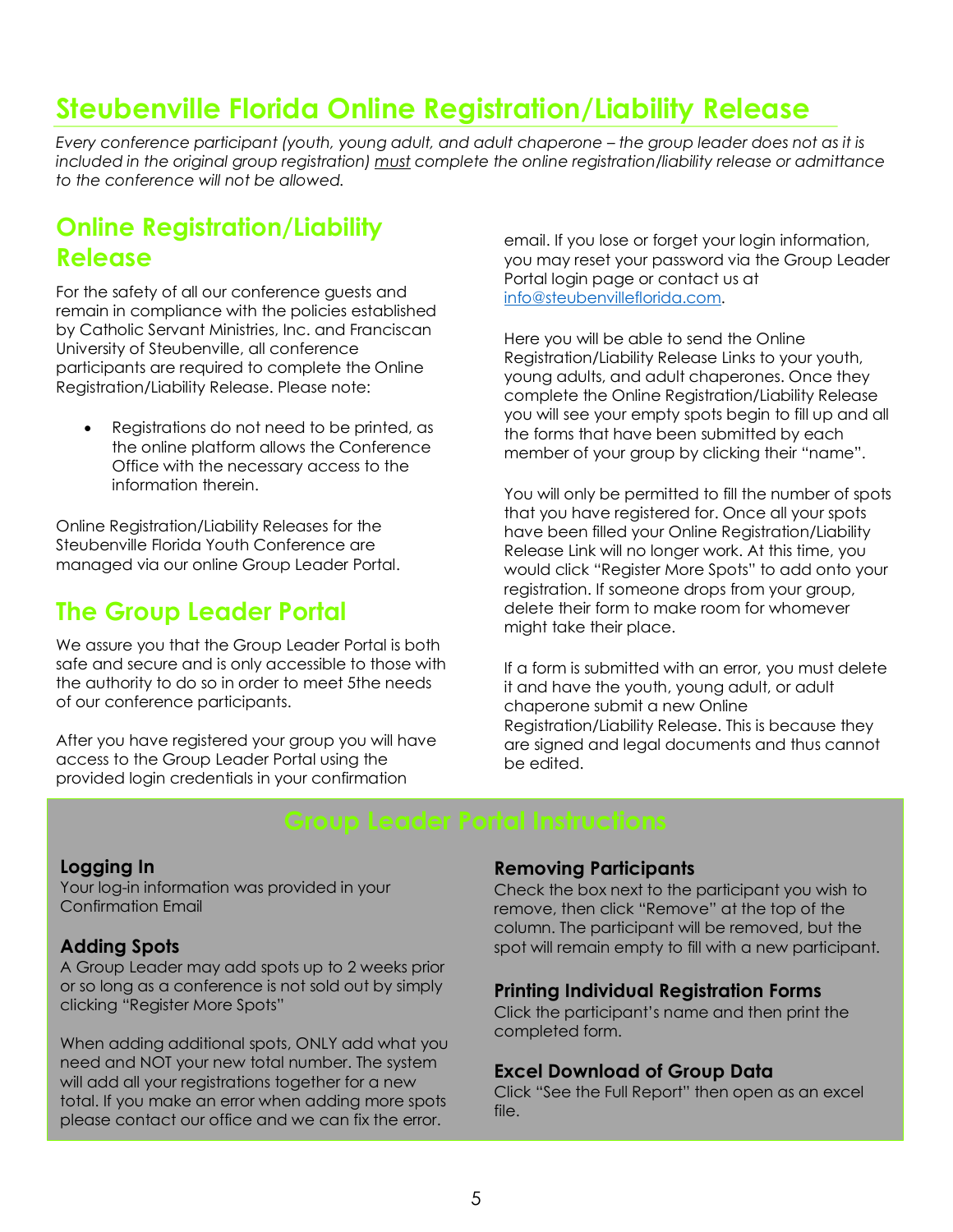### **Important Date & Deadlines**

#### **January 26th – 12:00 pm (noon) EST – Conference Registration Opens!**

- A Group Leader may register his/her group at any time after this date
- Deposits are due within 2 weeks of registration date, sent via check, money order, or Bill.com Electronic Check
- Registration will remain open until 2 weeks before the conference or until sold out
- Deposits are non-refundable but may be applied to the remaining balance due prior to April 9th
- Once you have registered your group online, expect a confirmation email regarding your Group Leader Portal Log-In to access your Online Registration/Liability Release Links
	- o You will also receive an email with a link to book hotel rooms, if needed

#### **April 8th – 1st Drop Date**

- If you drop the number of spots before or on this date all non-refundable deposits paid for the spots dropped will be transferred and applied to the remaining balance due
	- o If dropping spots results in a "credit" refunds will not be issued
- After this date the group is responsible for the non-refundable deposit of \$100 per spot dropped

#### **April 9th – May 31st – 2nd Drop Date**

• All spots dropped between these dates are responsible for the non-refundable/non-transferable deposit of \$100 per spots dropped

#### **June 1st – Final Drop Date & T-Shirt Size Order Form Due**

All spots dropped on or after June 1st owe the full payment of \$205 per spot dropped

#### **June 10th – Final Payment & Adult Chaperone Verification Form Due**

- Final payment must be received (not just postmarked) by end of business day. If paying by Check/Money Order, please plan accordingly
	- o The following day (June 2, 2022) a 10% late fee will be applied to any outstanding balances.
- Signed and Sealed Adult Verification Form Due with ALL Adult Chaperones and Young Adults listed and cleared; a \$150 late fee may be charged if this form is received after the date listed above

#### **June 14th – Last Day to Book Hotel Rooms and Complete Housing Forms**

- ALL Forms and Payments for Hotel Rooms MUST be submitted to groupreservations@rosenhotels.com
	- o Confirm Payment Method with Rosen Centre Group Housing (Credit Card, Check or Money Order)
	- o Submit the Room Assignment Form
	- o Submit your Parish Tax Exempt Form
- Hotel Rooms may be booked after this date depending on hotel room availability, the Steubenville Florida Room Rate of \$152 per night, per room is not guaranteed after this date

#### **July 5th – 12:00 pm (noon) ALL Online Registration/Liability Releases Complete**

- Online Registration/Liability Releases should be completed online for all attendees by this date
- A \$150 late fee may be charged if any Online Registration/Liability Releases are missing within your Group Leader Portal
	- o If you are unable to fill all your spots, please contact the Conference Office to ensure this fee is not applied

#### **July 8th – Check-in Day at Steubenville Florida**

- Check-In for the Conference: Between 1:30 pm 5:30m pm in the Signature 1 Meeting Room on the Lower Level of the Rosen Centre
- Check-In for Hotel Rooms: Beginning at 3:00 pm at the Rosen Centre Front Desk
	- o To expedite the check-in process, complete all the hotel steps listed above on-time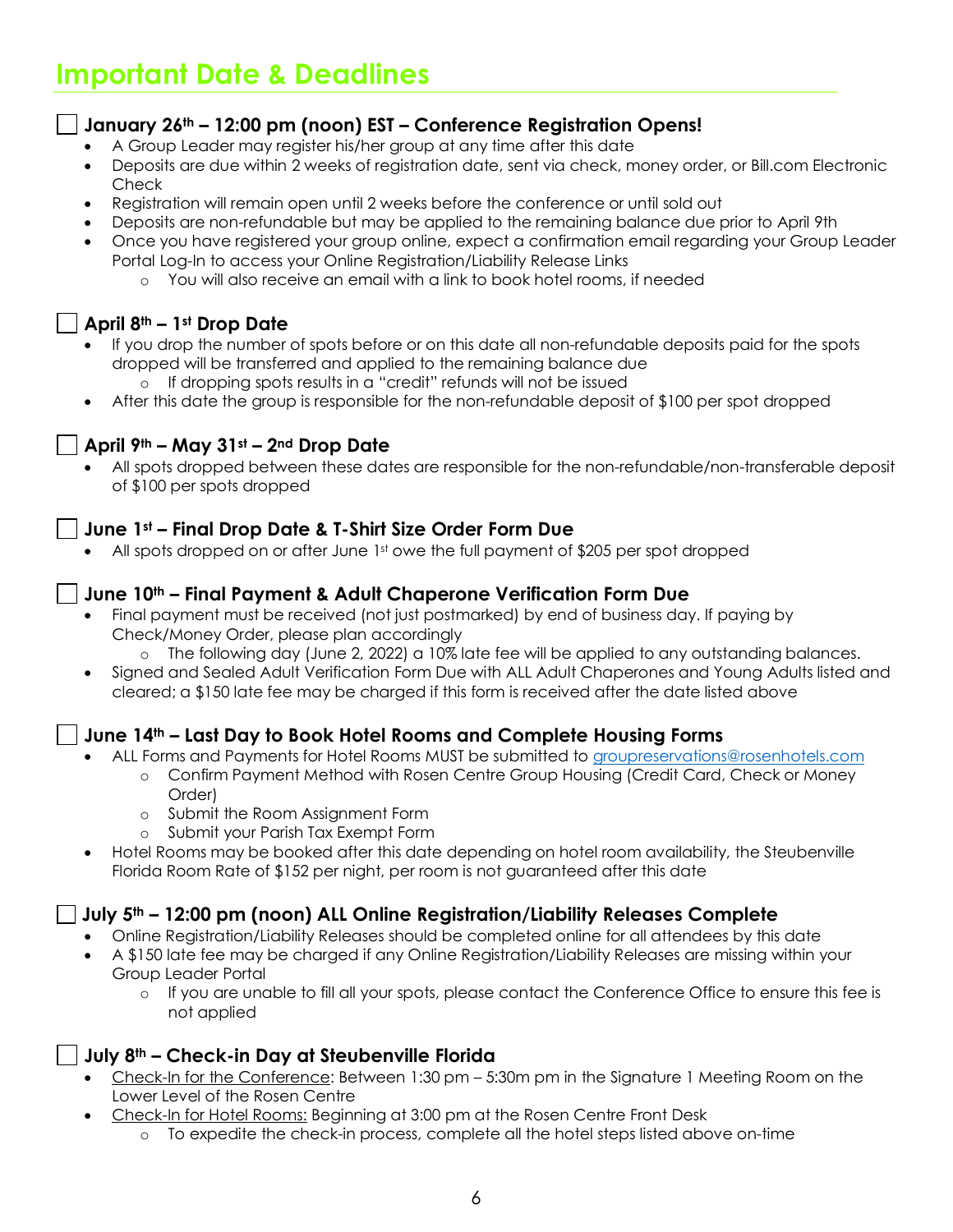### **Conference Rules, Regulations, & Policies**

*Group Leaders, Chaperones, Young Adults, and Youth are responsible for understanding and adhering to all the rules, regulations, and policies.*

### **Conference Attendance**

#### **List of Required Forms**

Every group must have the following forms before attending the conference.

- 1. Online Registration/Liability Release This is **NOT** a physical form. You can access your group's Online Registration/Liability Release Links in the Group Leader Portal. Completed by every person attending the conference.
- 2. Adult Chaperone Verification Form Completed by the Group Leader on behalf of EVERY Adult Chaperone and Young Adult.
- 3. **I-Shirt Size Order Form** Only required if you pre-ordered t-shirts and your groups Online Registration/Liability Release are incomplete within the Group Leader Portal.
- 4. Room Assignment Form Only required if you booked room at the Rosen Centre.

If any of these forms are missing or are not filled to completion, attendance to the conference will not be permitted.

#### **Wristbands & Lanyards**

Wristbands and lanyards will be provided upon check in; these must be worn throughout the entire conference as they inform our staff that you are a guest of the conference. See Wristbands & Lanyards under the Conference Weekend section.

### **COVID-19 Protocols**

All conference guests are expected and required to abide by all protocols established by Catholic Servant Ministries, Inc. and Franciscan University of Steubenville for the Steubenville Florida High School Youth Conference. The most up to date information on the plan to keep everyone safe and healthy during the event can be found at: https://steubenvilleflorida.com/resources/

### **Adult Chaperones**

#### **Age and Safe Environment Policy**

Adult Chaperones must 21+ and be Safe Environment trained and background checked to the specifications of his/her home diocese. Proof of such training must be presented to the Conference Office via the Adult Chaperone Verification Form.

#### **Chaperone Ratio Policy**

Each group must have at least one male chaperone for every 8 male youth AND one female chaperone for every 8 female youth. You may bring additional chaperones as you see fit.

### **Concerning Priests**

#### **Free Admission**

As a sign of our gratitude for their priestly service, we have waived the registration fee for all priests in attendance for those who assist throughout the weekend with the Sacrament of Reconciliation.

#### **Certificate of Aptitude**

Each priest visiting from outside the Diocese of Orlando must submit the Certificate of Aptitude to the Diocese of Orlando, in order for Bishop Noonan to grant priestly faculties for the conference weekend.

#### **Sacraments**

Priests may assist with the Sacraments throughout the weekend by signing up for desired time slots. Priest should bring their own alb, stole, and cassock, as we may not have enough to accommodate everyone.

### **On-Site Rules & Regulations**

#### **Expectations of Good Conduct**

It is expected that EVERYONE will follow the direction of all posted rules, Conference Staff, Hotel Staff, Security, and Volunteers. Any instances of insubordination will be subject to appropriate discipline. The primary method of dealing with discipline problems, including inappropriate dress or speech, will be to work through the Adult Chaperones and/or Group Leader.

Catholic Servant Ministries, Inc. and Franciscan University of Steubenville and the Conference Office reserve the right to handle disciplinary situations in a way that best serves the overall conference, including removal of a guest/group from the conference without warning.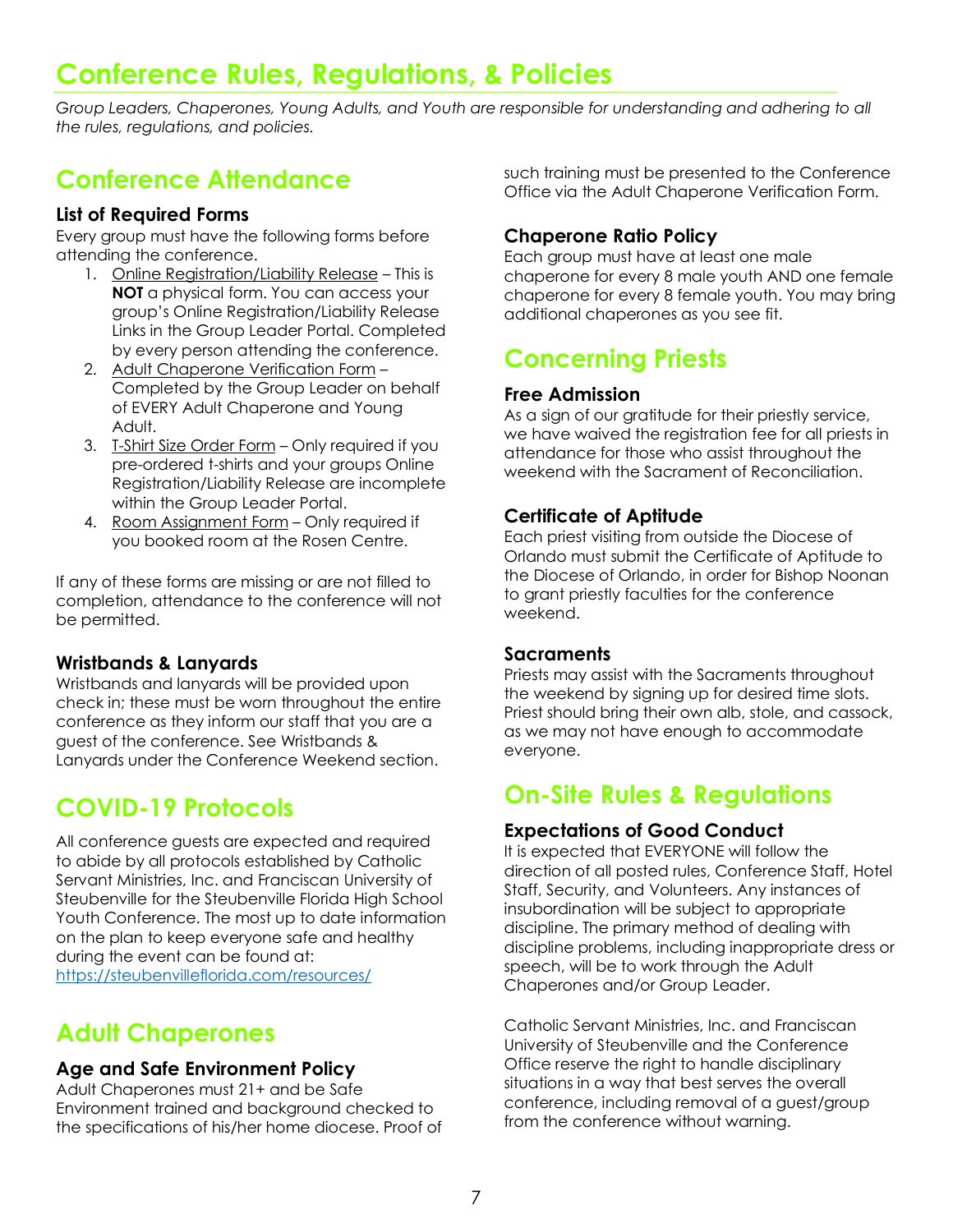#### **General On-Site Rules**

- Chaperones must know where their teens are at all times.
- Children other than the conference attendees are not permitted as the teens in attendance must be the priority of Group Leaders and Adult Chaperones.
- No drugs or alcohol. If any are found, the conference guest/group can be subject to immediate expulsion.
- No smoking. Florida Law requires smokers to be at least 18 years old and 30 feet from any buildings. All smokers must be of age and the appropriate distance from all buildings.
- Property Damage. Responsible party will pay for full repair/replacement costs.

#### **In the Grand Ballroom**

- Conference guests should refrain from running and keep aisles clear.
- No one is permitted to go on the stage unless invited by the Host or a Speaker.
- Conference guests are to refrain from standing on, folding, or moving chairs.

#### **Housing Rules**

- When returning to hotel rooms in the evening our golden rule is: Once we exit the elevator we are SILENT. There are other guests of the hotel enjoying their vacation. Be respectful of their sleep.
- All housing arrangements must be gender specific; no persons of the opposite gender may enter at any time.
- Lights out and quiet hours begin at midnight – Do not leave the hotel rooms and be respectful of those trying to sleeping.
- Notice and obey posted signage.

#### **Appropriate Dress and Speech**

All conference guests are expected to dress in a fashion that represents modesty, respecting other conferences guests, staff, and our Lord. It is the Group Leader's responsibility to communicate the following expectations beforehand and, with the assistance of their adult chaperones, to enforce them during the conference.

• Clothing must cover all undergarments and midriffs.

- Bikini tops, low cut tops, miniskirts, short shorts, or other inappropriate attire are not permitted.
- Gentlemen are required to wear shirts at all times.
- Shoes are to be worn at all times.
- Clothing that displays profane or offensive messages or images is not allowed.
- All conference guests are expected to use positive and up-lifting speech.
- Foul and abusive language will not be tolerated.

### **Allergies and Dietary Needs**

All allergies (food, medical, etc.) and dietary needs are to be recorded on the Online Registration/Liability Release.

The Rosen Centre can accommodate all major allergies. If have any questions, please email us at info@steubenvilleflorida.com prior to arriving on-site so that we can most effectively meet your needs.

### **On-Site Safety**

#### **Security**

For the safety of all participants, the Grand Ballroom will be under a "lockdown" and closed to the general public during the entire conference weekend. People who are not attending the conference will not be permitted to enter the Grand Ballroom unless cleared by Conference Staff.

#### **Emergencies**

In case of emergency, always listen to our staff & security personnel. If you discover an emergency situation, please contact the nearest staff member.

#### **Inclement Weather**

Throughout the weekend we will be monitoring the weather. In the case of a declared weather WARNING in Orange County, an emergency will automatically be declared. The evacuation procedures will be immediately implemented.

#### **Reporting an Incident/Emergency Contact**

If you witness a Youth or Adult Chaperone violating any policy in regard to Child Protection or Franciscan University of Steubenville's guidelines, you are required to report it immediately to a member of the Security or Conference Staff.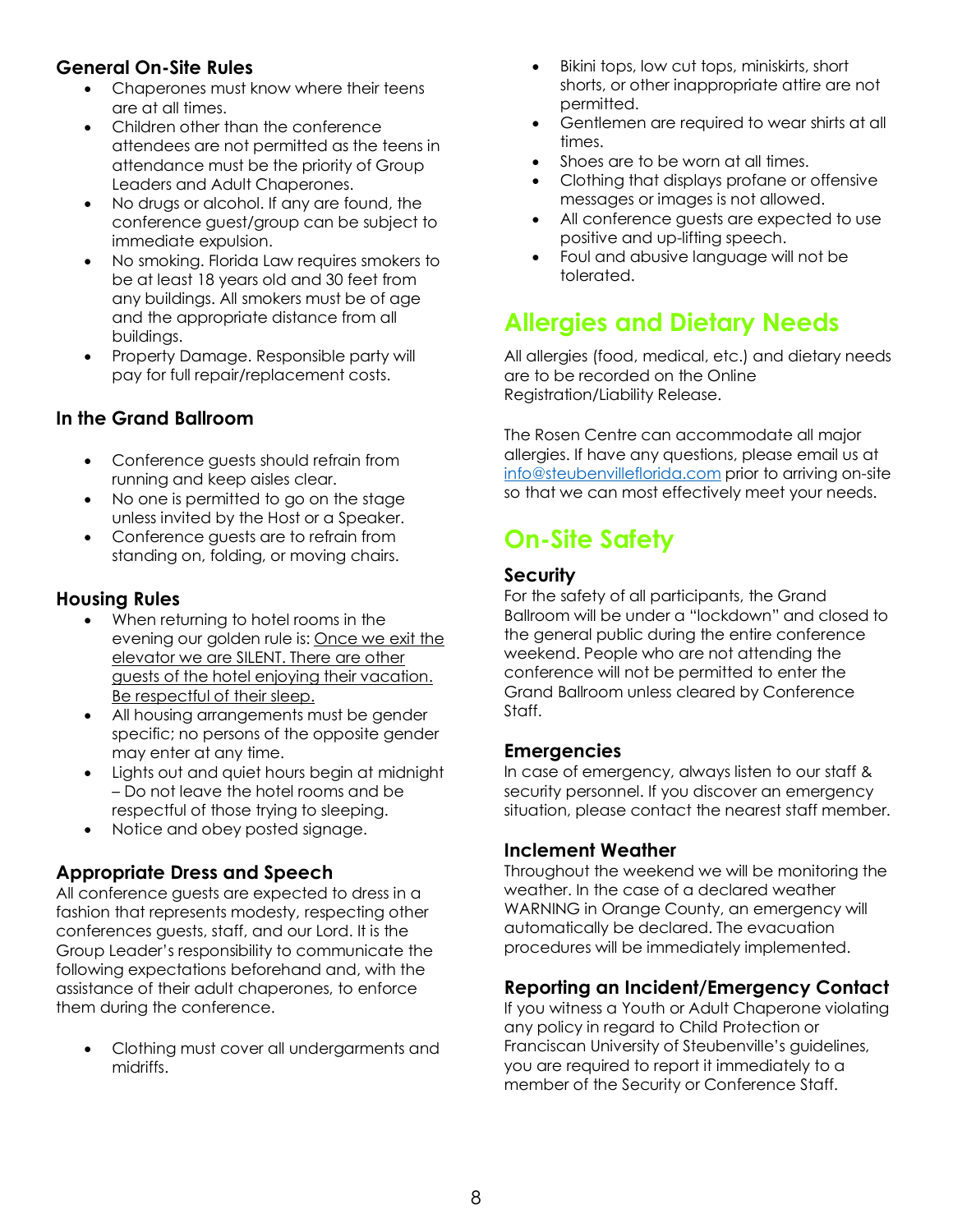### **Check-in**

Check-in will be July 8, 2022, from 1:30pm to 5:30pm at the Rosen Centre, Convention Center, Lower Level, Signature 1 Meeting Room. The Group Leader and one chaperone of the opposite gender will check-in for the entire group. In order to prevent confusion, the rest of the group MUST wait away from the check-in area.

### **Wristbands & Lanyards**

Wristbands will be provided to your group at check in; these must be worn throughout the entire conference. Without a wristband you will not be permitted to any conference venues or events.

- 1. Wristband this designates your group's color and tells you when your group will be allowed to enter the Executive Ballroom for meals and the Grand Ballroom for General Sessions.
- 2. Lanyards this designated your name and group names. Everyone must wear his/her lanyard at all times.

Admittance to sessions and meals will not be permitted without BOTH wristband and lanyard.

- If a wristband is lost or broken, you must get a new one immediately.
- New wristbands may be obtained in the Main Office.
- There is a \$20 fee for replacing lost or broken wristbands/lanyards.

### **Meals**

All meals will be served in the Executive Ballroom. Meal times are worked into the schedule throughout the conference and admittance to the meal room will be staggered based upon wristband color.

### **First Aid**

Minimal First Aid will be offered in the Main Office: Small and Large Band-Aids, feminine products, instant cold packs, adhesive tape, hydrogen peroxide, sterile bandages. Catholic Servant Ministries, Inc. will not provide or distribute any medication of any kind. Cots will not be offered. If anyone is feeling ill they need to return to their hotel room, youth must go with a chaperone, or return home.

### **Additional Conference Weekend Information**

#### **General Session Entry and Assigned Seating**

Each group is assigned seats within the Grand Ballroom, be sure to reference the seating chart in your welcome packet or the master seating chart inside the Grand Ballroom. If you are struggling at any time to find your assigned section please ask a volunteer for assistance.

#### **Group Leader & Chaperone Meeting**

Please be sure to have at least one Adult from your group attend this meeting, as it will update you and your group on any changes or items of note about the conference weekend.

#### **Marketplace**

The Marketplace, located in the Junior Ballroom will be open throughout the conference but will be closed during mass and adoration.

#### **Lost and Found**

This is located at the Main Office If you realize after the conference that you lost something, email info@steubenvilleflorida.com within two weeks to claim your item(s).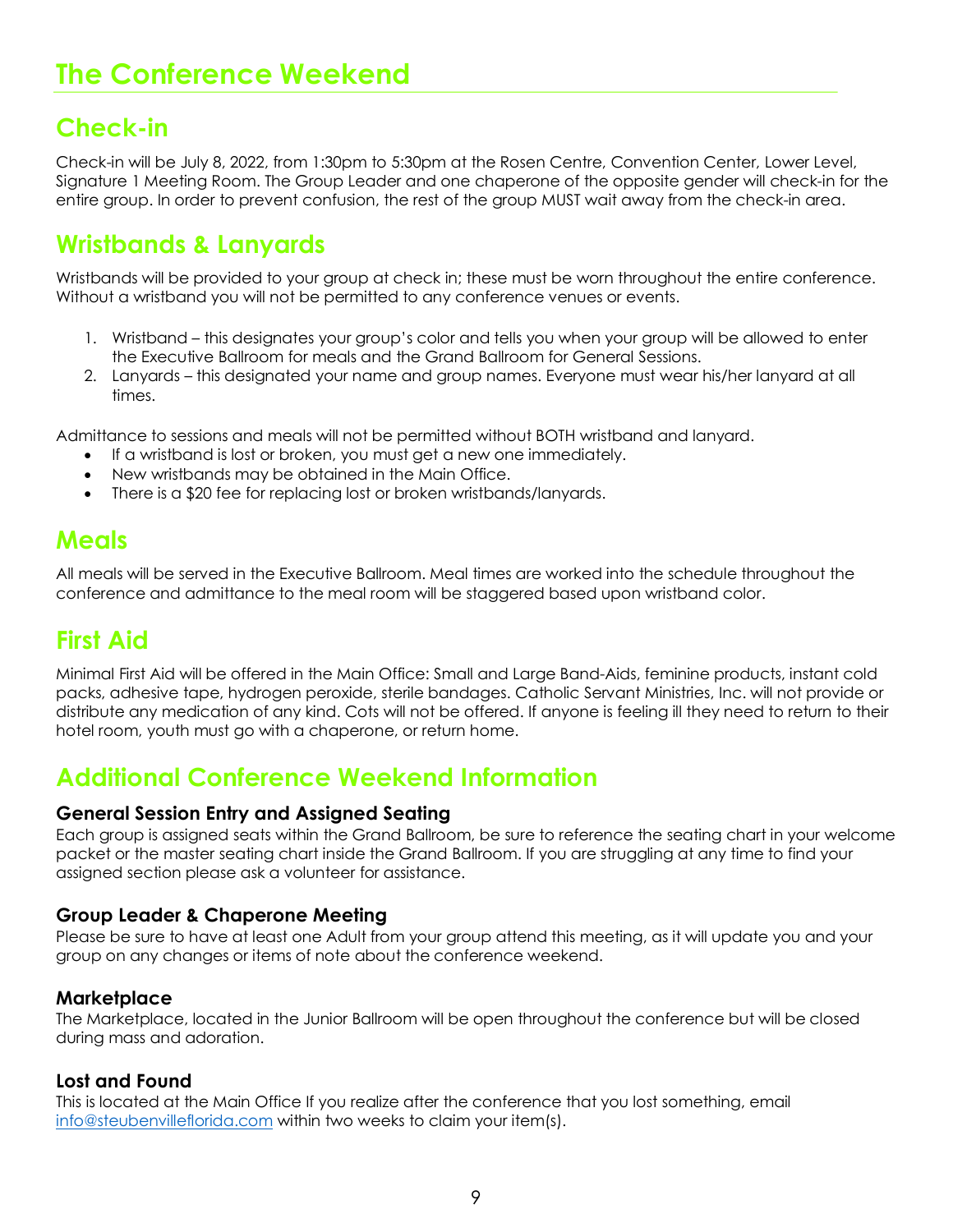### **Why did we create a Conference App?**

In the summer of 2017, we introduced our first Steubenville Conferences Phone App. The use of an app came about out of the desire to better meet the youth of today where they are in this society. Because technology is so prominent today, we want to utilize this app to speak to and redeem the culture in which teens find themselves. We hope to take this opportunity to teach them of the importance of balance and moderation and how to use their cell phones and social media for good. Because the teens are constantly on their phones at home, our hope is that this message will continue into their lives beyond the conference weekend. We will encourage the hosts on Friday night to emphasize the importance of not being on their phone all weekend, the last thing we want is for this to serve as a distraction.

### **How to Download**

Even if you choose not to use the app on the conference weekend, we encourage you, and your youth, to download the app after the conference, as there are many tools that will help them to grow in their faith and continue on this journey towards heaven.

- 1. Access the Steubenville Florida Conference App by downloading the "myParish App" from the iTunes/Google Play Store.
- 2. Once downloaded, click "Find a Parish" and type in "Steubenville Florida".
- 3. Allow for push notifications in order to get updates throughout the weekend.
- 4. All information pertinent to the conference weekend is accessible through the app!

### **For those without phones...**

Please be assured that we have considered those who do not have a smart-phone or those groups that do not allow phones on the weekend. While we strongly encourage your youth to utilize the app, if you have decided that it is best for your group if they do not have access to their phones, we respect your decision to not allow cell phones. For this reason, each lanyard contains a minimalized schedule that participants may follow. We would never want people to be at a disadvantage for not having a smart phone.

### **Suggested Packing List**

### **For All Conference Guests**

- **Toiletries** 
	- Clothes: Enough for two days
		- o Clothing must cover all undergarments and midriffs.
		- o Bikini/crop tops, low cut tops, miniskirts, yoga pants, and short shorts are unacceptable.
		- o Inappropriate or profane attire are not to be worn at the conference.
		- o Shirts and shoes are to be worn at all times.
- Water bottle
- Bible, notebook, and pen
- Backpack/bag
- Travel Sized Tissues
- Snacks
- **Sunblock**

### **Optional Items**

#### **Group T-shirt**

Many groups will have matching t-shirts for every member to identify them as a group. Visit our website and view our Media Kit for conference logos.

#### **Spending money**

To visit the Marketplace and or purchase snacks!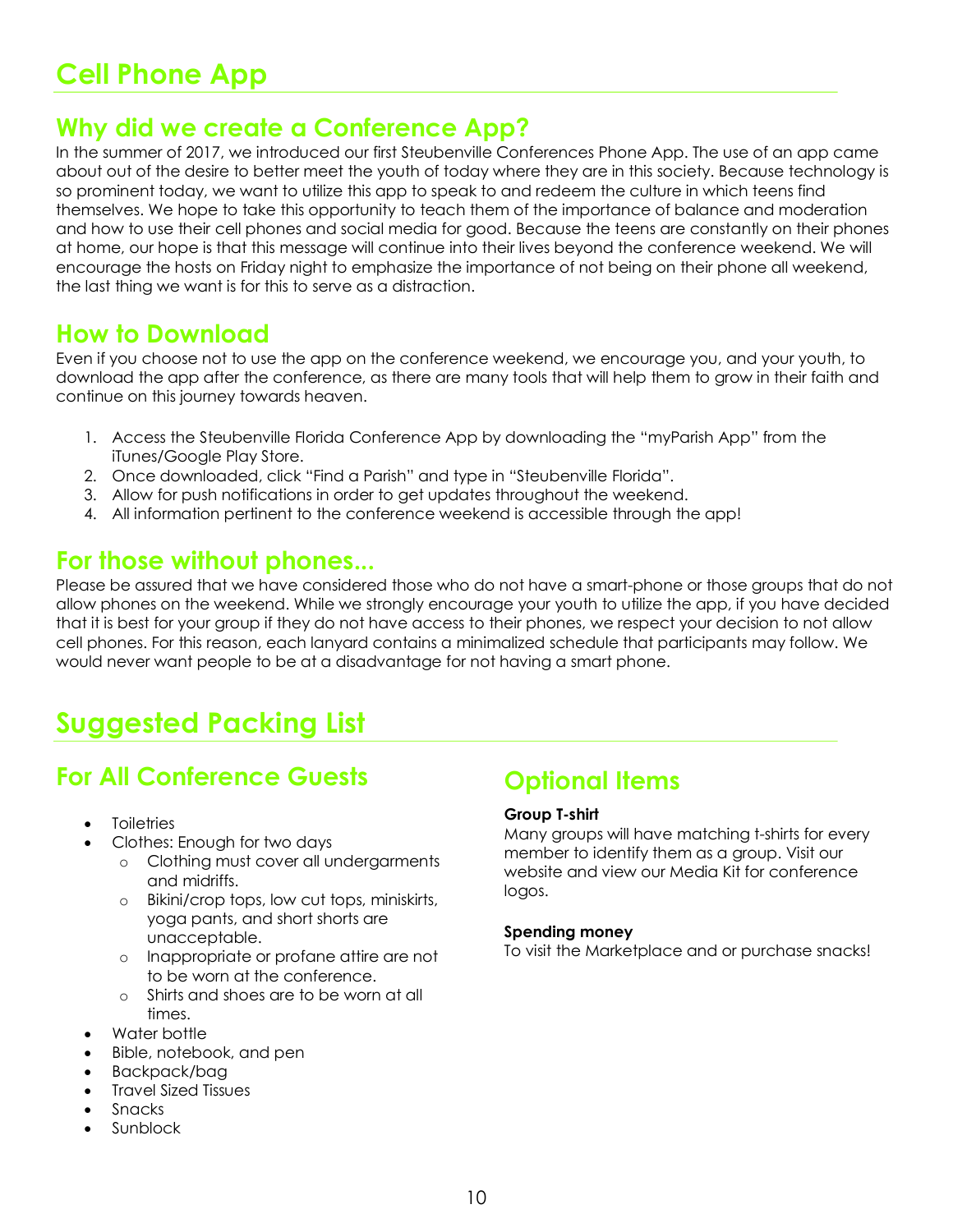### **Franciscan LEAD**

Franciscan LEAD is a five-day, Christ-centered, sacrament-soaked, prayer-fueled immersion in Catholic teachings on Leadership, Evangelization, And Discipleship, inspired by the life of St. Francis of Assisi.

Our leadership philosophy is based on the foundation that leadership flows from a personal relationship with Christ. Therefore, we first give your teens tools to grow closer in their relationship with Jesus and then give them the essentials for leadership and evangelization.

LEAD Takes place the week before Steubenville Florida, Monday-Friday, after which, the LEAD participant will join their group for the conference weekend.

Youth can apply for Franciscan LEAD for the summer after their freshman year in high school through the summer after their senior year in high school. We are looking for youth who Love Jesus and His Church, are ready to take their Catholic faith to the next level, want to learn how to share their love of Christ with friends and classmates, want to go deeper in prayer, and want to inspire others to answer Christ's radical call to love and serve.

We recommend sending applications for 3-4 from each parish/youth group, with at least one youth from each gender.

Franciscan LEAD will be postponed until 2023. For more information, visit http://steubenvilleconferences.com/lead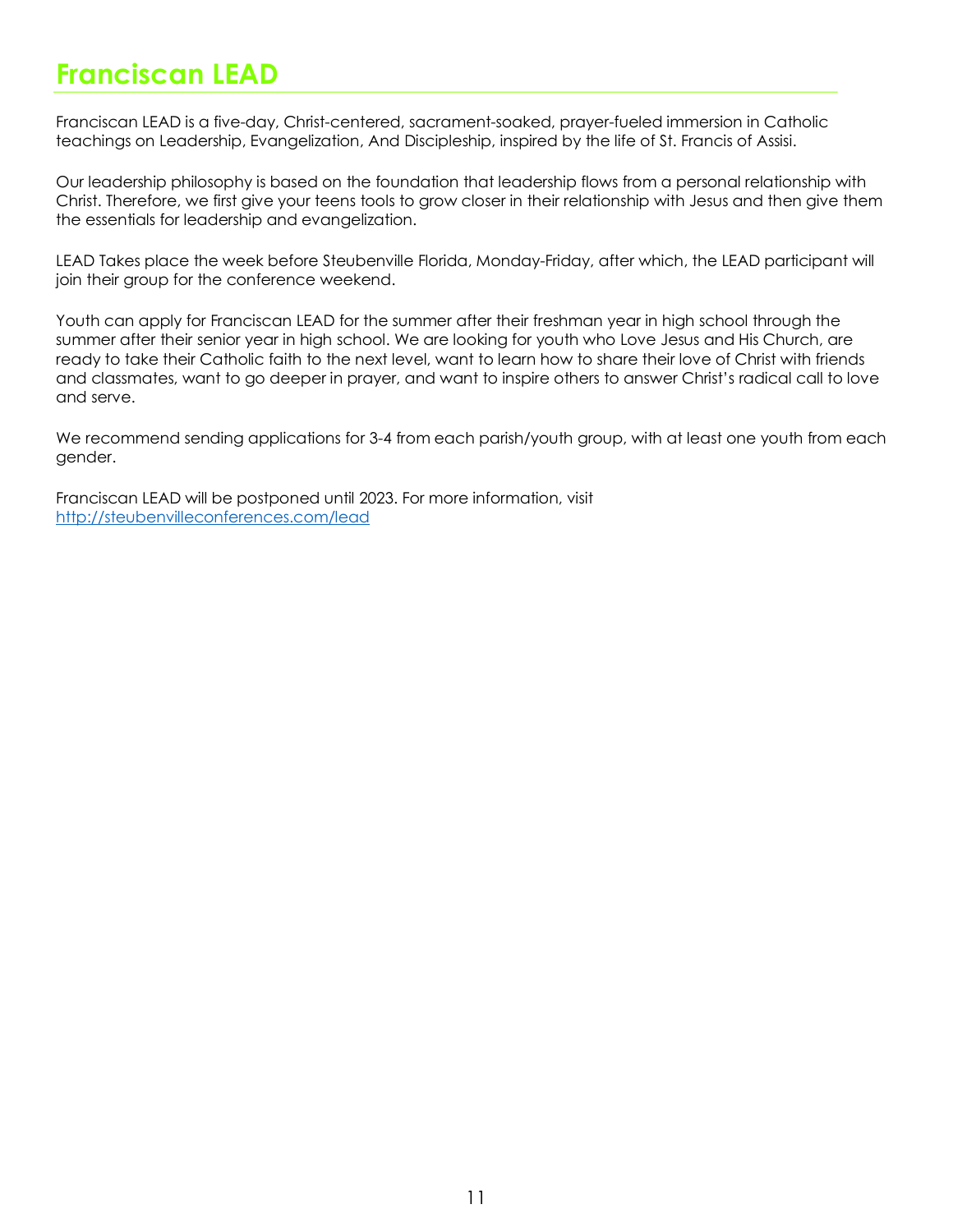### **Adult Chaperone Verification Forms**

The safety of the youth is our number one priority. The Steubenville Florida Conference Office works closely with each Diocese in Florida to ensure that all group leaders and chaperones attending the conference have completed the Safe Environment Requirements in accordance of the policies under the "Charter for the Protection of Children and Young People."

Each form below is specific to one of the seven (arch)dioceses in the state of Florida and one for out-of-state groups.

Submit the proper form to your home diocesan contact. **DO NOT send this entire packet to your Diocesan Contact, they will NOT process your form.** You have two options:

- 1. Print your Diocese Adult Chaperone Verification Form from this packet, complete the required portions then scan your form to your diocesan contact
- 2. Visit our website: https://steubenvilleflorida.com/resources/ for the Adult Verification Form in Microsoft Word format, you may then type directly onto the form, save, and e-mail to your diocesan contact

### **Diocesan Contacts**

#### **Diocese of Orlando**

Signed and Sealed by your Parish Pastor

#### **Archdiocese of Miami**

Viviana Yerex Coordinator of Youth Ministry Phone: 305-762-1185 Email: vyerex@theadom.org

#### **Diocese of Palm Beach**

Kathy Casey Diocese of Palm Beach Safe Environment Office Phone: 561-775-9530 Email: kcasey@diocesepb.org

#### **Diocese of Pensacola/Tallahassee**

Jeanne M. Blake Office of Human Resource and Safe Environment Phone: 850-435-3570 Email: blakej@ptdiocese.org

#### **Diocese of St. Augustine**

Norma Garcia Diocese of St. Augustine Youth and Young Adult Ministry Phone: 904-262-3200 ext. 108 Email: ngarcia@dosafl.com

#### **Diocese of St. Petersburg**

Kim Sbarra Safe Environment Office Phone: 727-344-1611 ext. 5303 Email: ks@dosp.org

#### **Diocese of Venice**

Cara Smith Diocese of Venice Background Screening Coordinator Phone: 941-441-1104 Email: Smith@dioceseofvenice.org

#### **Out of Florida Diocese**

Signed and Sealed by your home Diocesan Office (last form)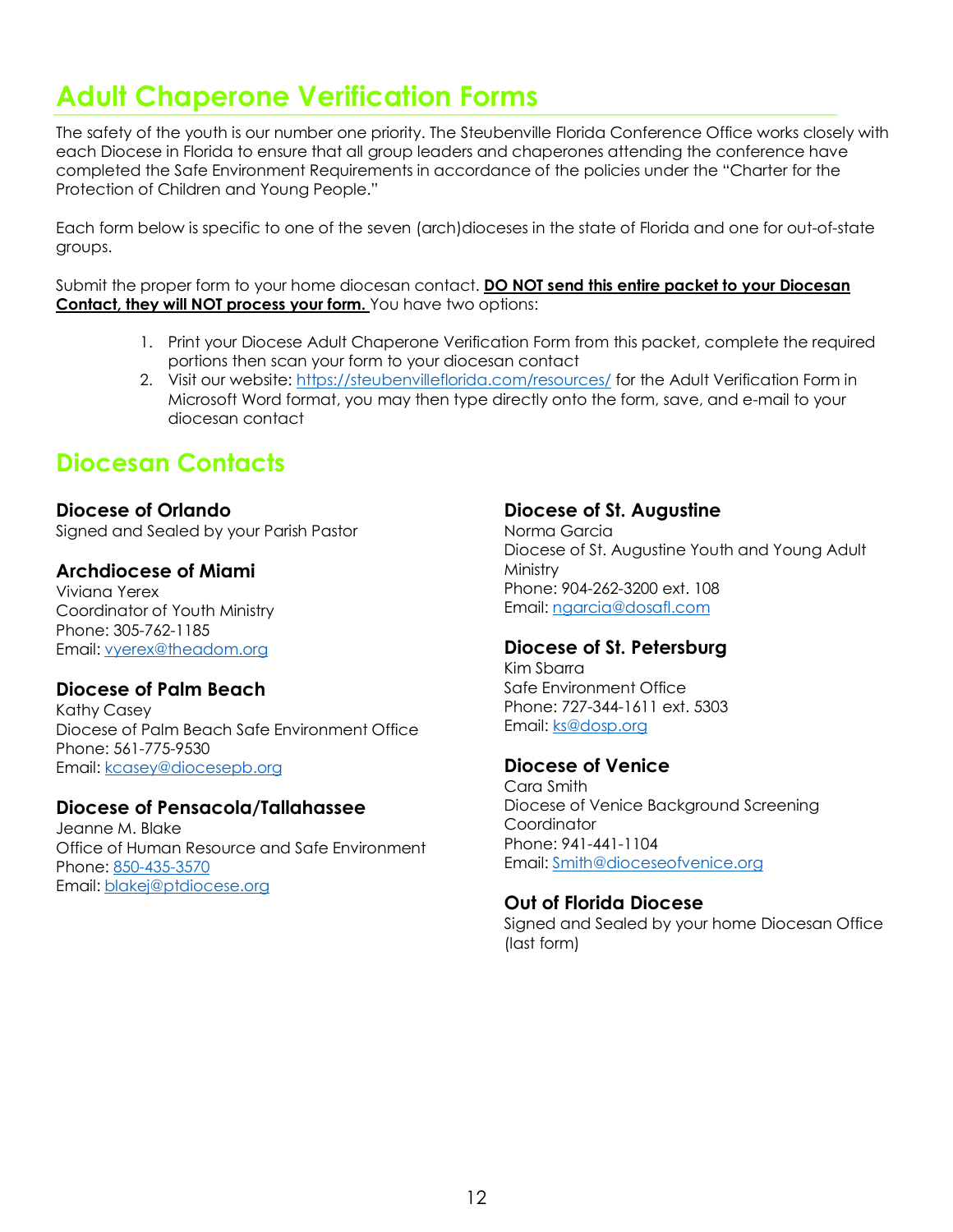

### Group Leader and Adult Chaperone **2022 Verification Form Diocese of Orlando**

As Pastor of \_\_\_\_\_\_\_\_\_\_\_\_\_\_\_\_\_\_\_\_\_\_\_\_\_\_\_\_\_\_\_\_\_\_\_\_\_\_\_\_\_\_\_\_\_\_ Church/Parish in the Diocese of

**Orlando**, I hereby notify Catholic Servant Ministries, Inc that each adult listed below has been background checked and cleared in accordance with the policies of the Diocese under the "Charter for the Protection of Children and Young People" as set forth by the United States Conference of Catholic Bishops. I understand that no adult will be permitted to attend as a volunteer or participate that has not been cleared by their home diocese and is listed on this declaration.

Parish/Group Name:  $\Box$ 

| $\#$ | Full Legal Name<br>(Must Match Online Registration) | Group Leader or<br>Chaperone | Date of Fingerprinting<br>(Completed by Pastor ONLY) |
|------|-----------------------------------------------------|------------------------------|------------------------------------------------------|
| 1.   |                                                     |                              |                                                      |
| 2.   |                                                     |                              |                                                      |
| 3.   |                                                     |                              |                                                      |
| 4.   |                                                     |                              |                                                      |
| 5.   |                                                     |                              |                                                      |
| 6.   |                                                     |                              |                                                      |
| 7.   |                                                     |                              |                                                      |
| 8.   |                                                     |                              |                                                      |
| 9.   |                                                     |                              |                                                      |
| 10.  |                                                     |                              |                                                      |
| 11.  |                                                     |                              |                                                      |
| 12.  |                                                     |                              |                                                      |
| 13.  |                                                     |                              |                                                      |
| 14.  |                                                     |                              |                                                      |
| 15.  |                                                     |                              |                                                      |
| 16.  |                                                     |                              |                                                      |
| 17.  |                                                     |                              |                                                      |
| 18.  |                                                     |                              |                                                      |
| 20.  |                                                     |                              |                                                      |

Number of Adults Verifying Signature of Pastor Date Verified and Signed

 $\frac{1}{2}$  ,  $\frac{1}{2}$  ,  $\frac{1}{2}$  ,  $\frac{1}{2}$  ,  $\frac{1}{2}$  ,  $\frac{1}{2}$  ,  $\frac{1}{2}$  ,  $\frac{1}{2}$  ,  $\frac{1}{2}$  ,  $\frac{1}{2}$  ,  $\frac{1}{2}$  ,  $\frac{1}{2}$  ,  $\frac{1}{2}$  ,  $\frac{1}{2}$  ,  $\frac{1}{2}$  ,  $\frac{1}{2}$  ,  $\frac{1}{2}$  ,  $\frac{1}{2}$  ,  $\frac{1$ 

(PARISH SEAL)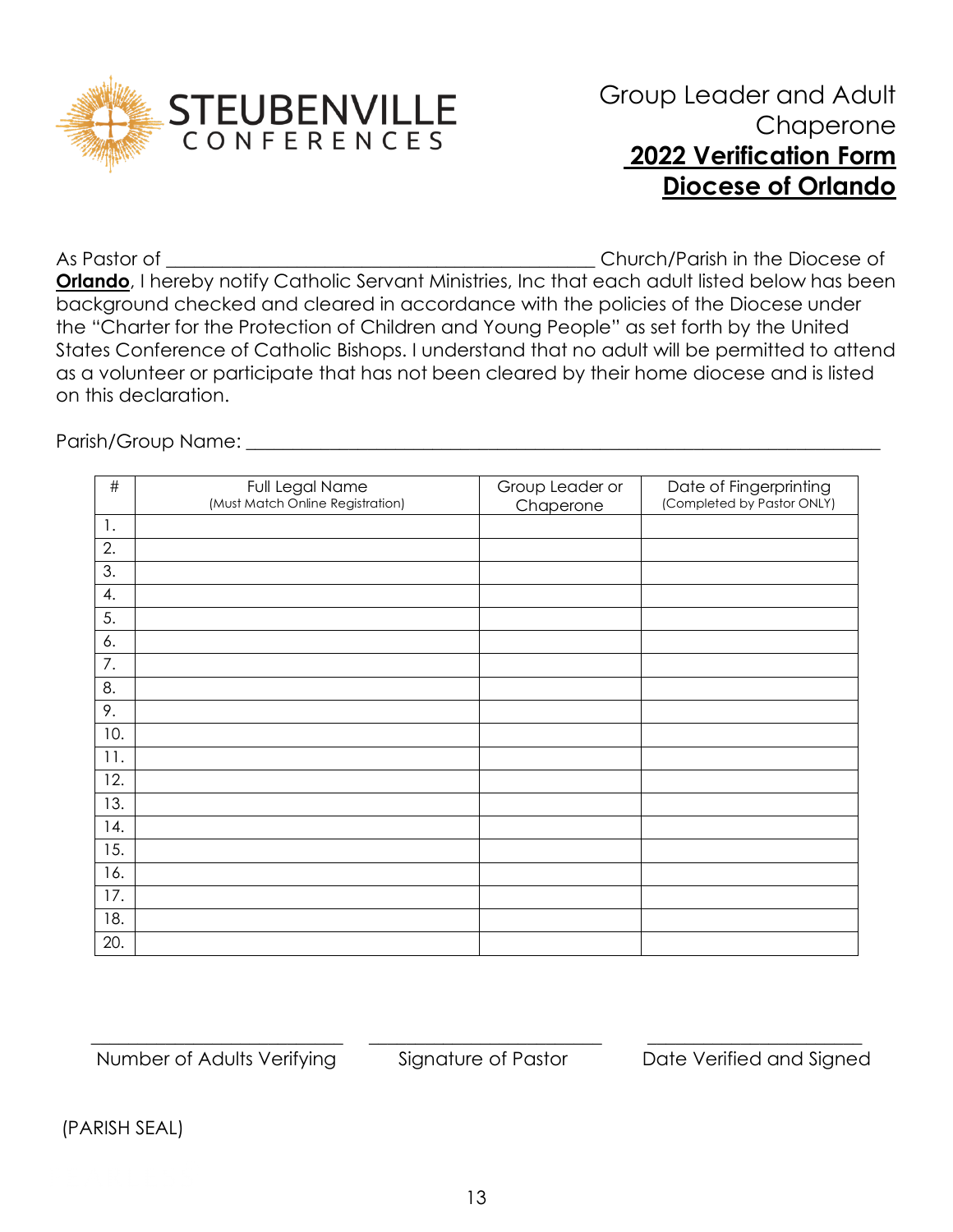

As Archbishop/Vicar General/Chancellor of the Archdiocese of **Miami**, I hereby notify Catholic Servant Ministries, Inc that each adult listed below has been background checked and cleared in accordance with the policies of the Diocese under the "Charter for the Protection of Children and Young People" as set forth by the United States Conference of Catholic Bishops. I understand that no adult will be permitted to attend as a volunteer or participate that has not been cleared by their home diocese and is listed on this declaration.

Parish/Group Name:  $\Box$ 

| $\#$ | Full Legal Name<br>(Must Match Online Registration) | Date of<br>Fingerprinting<br>(Completed by<br>Archdiocesan Office<br>ONLY) | Date of PGC<br>(Completed by<br>Archdiocesan Office<br>ONLY) | <b>VIRTUS Report</b><br>Submitted<br>(Completed by<br>Archdiocesan Office<br>ONLY) |
|------|-----------------------------------------------------|----------------------------------------------------------------------------|--------------------------------------------------------------|------------------------------------------------------------------------------------|
| 1.   |                                                     |                                                                            |                                                              |                                                                                    |
| 2.   |                                                     |                                                                            |                                                              |                                                                                    |
| 3.   |                                                     |                                                                            |                                                              |                                                                                    |
| 4.   |                                                     |                                                                            |                                                              |                                                                                    |
| 5.   |                                                     |                                                                            |                                                              |                                                                                    |
| 6.   |                                                     |                                                                            |                                                              |                                                                                    |
| 7.   |                                                     |                                                                            |                                                              |                                                                                    |
| 8.   |                                                     |                                                                            |                                                              |                                                                                    |
| 9.   |                                                     |                                                                            |                                                              |                                                                                    |
| 10.  |                                                     |                                                                            |                                                              |                                                                                    |
| 11.  |                                                     |                                                                            |                                                              |                                                                                    |
| 12.  |                                                     |                                                                            |                                                              |                                                                                    |
| 13.  |                                                     |                                                                            |                                                              |                                                                                    |
| 14.  |                                                     |                                                                            |                                                              |                                                                                    |
| 15.  |                                                     |                                                                            |                                                              |                                                                                    |
| 16.  |                                                     |                                                                            |                                                              |                                                                                    |
| 17.  |                                                     |                                                                            |                                                              |                                                                                    |
| 18.  |                                                     |                                                                            |                                                              |                                                                                    |
| 20.  |                                                     |                                                                            |                                                              |                                                                                    |

Number of Adults Verifying Signature of Archbishop/ Date Verified and Signed Vicar General/Chancellor

 $\frac{1}{2}$  ,  $\frac{1}{2}$  ,  $\frac{1}{2}$  ,  $\frac{1}{2}$  ,  $\frac{1}{2}$  ,  $\frac{1}{2}$  ,  $\frac{1}{2}$  ,  $\frac{1}{2}$  ,  $\frac{1}{2}$  ,  $\frac{1}{2}$  ,  $\frac{1}{2}$  ,  $\frac{1}{2}$  ,  $\frac{1}{2}$  ,  $\frac{1}{2}$  ,  $\frac{1}{2}$  ,  $\frac{1}{2}$  ,  $\frac{1}{2}$  ,  $\frac{1}{2}$  ,  $\frac{1$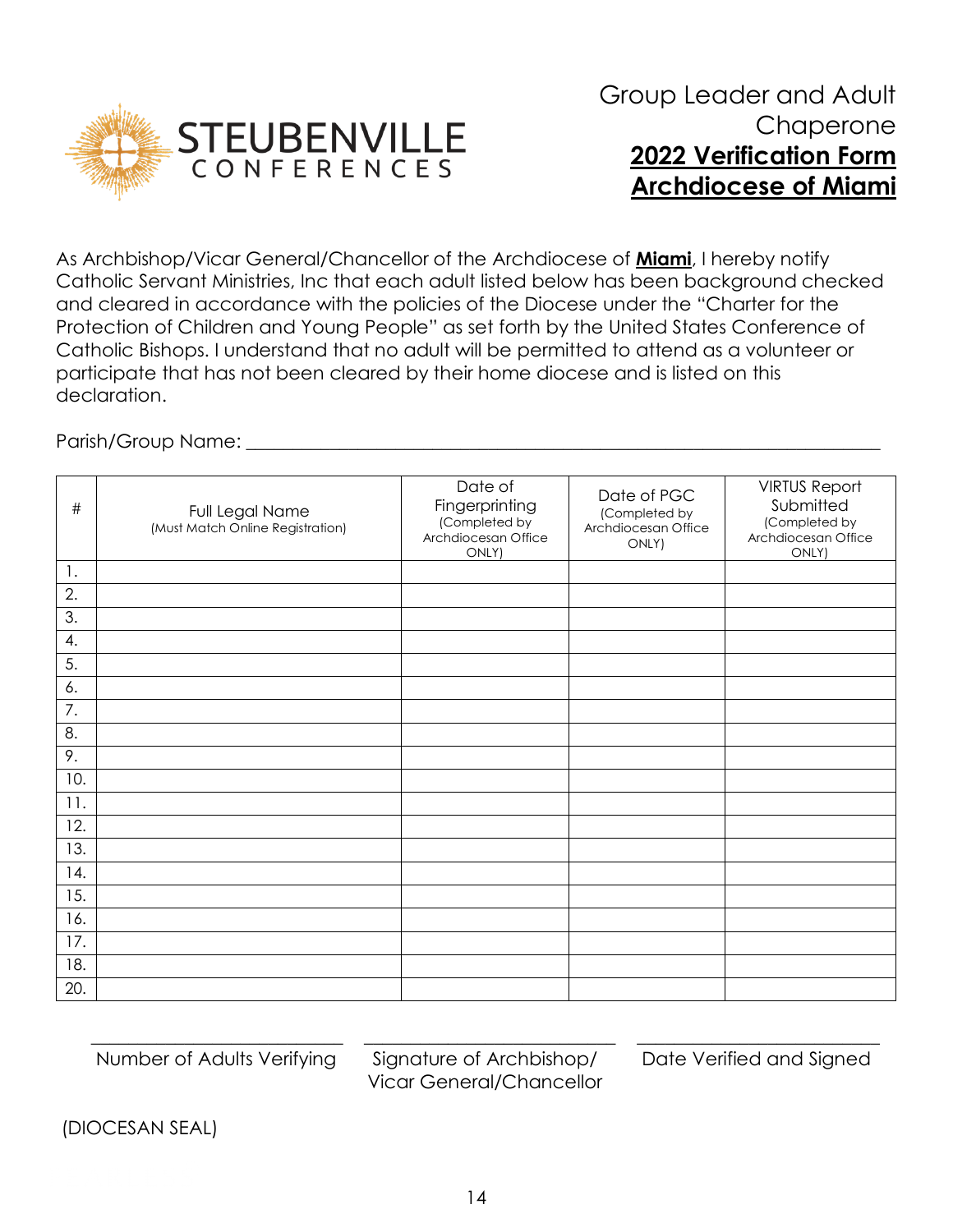

As Bishop/Vicar General/Chancellor/Vice Chancellor of the Diocese of **Palm Beach**, I hereby notify Catholic Servant Ministries, Inc that each adult listed below has been background checked and cleared in accordance with the policies of the Diocese under the "Charter for the Protection of Children and Young People" as set forth by the United States Conference of Catholic Bishops. I understand that no adult will be permitted to attend as a volunteer or participate that has not been cleared by their home diocese and is listed on this declaration.

Parish/Group Name:  $\Box$ 

| $\#$             | Full Legal Name<br>(Must Match Online Registration) | Date of Fingerprinting<br>(Completed by Diocesan<br>Office ONLY) | Date of PGC<br>(Completed by Diocesan<br>Office ONLY) |
|------------------|-----------------------------------------------------|------------------------------------------------------------------|-------------------------------------------------------|
| 1.               |                                                     |                                                                  |                                                       |
| 2.               |                                                     |                                                                  |                                                       |
| $\overline{3}$ . |                                                     |                                                                  |                                                       |
| 4.               |                                                     |                                                                  |                                                       |
| 5.               |                                                     |                                                                  |                                                       |
| 6.               |                                                     |                                                                  |                                                       |
| 7.               |                                                     |                                                                  |                                                       |
| 8.               |                                                     |                                                                  |                                                       |
| 9.               |                                                     |                                                                  |                                                       |
| 10.              |                                                     |                                                                  |                                                       |
| 11.              |                                                     |                                                                  |                                                       |
| 12.              |                                                     |                                                                  |                                                       |
| 13.              |                                                     |                                                                  |                                                       |
| 14.              |                                                     |                                                                  |                                                       |
| 15.              |                                                     |                                                                  |                                                       |
| 16.              |                                                     |                                                                  |                                                       |
| 17.              |                                                     |                                                                  |                                                       |
| 18.              |                                                     |                                                                  |                                                       |
| 20.              |                                                     |                                                                  |                                                       |

Number of Adults Verifying Signature of Bishop/Vicar General/ Date Verified and Signed Chancellor/Vice Chancellor

\_\_\_\_\_\_\_\_\_\_\_\_\_\_\_\_\_\_\_\_\_\_\_\_\_\_\_ \_\_\_\_\_\_\_\_\_\_\_\_\_\_\_\_\_\_\_\_\_\_\_\_\_\_\_\_\_\_ \_\_\_\_\_\_\_\_\_\_\_\_\_\_\_\_\_\_\_\_\_\_\_\_\_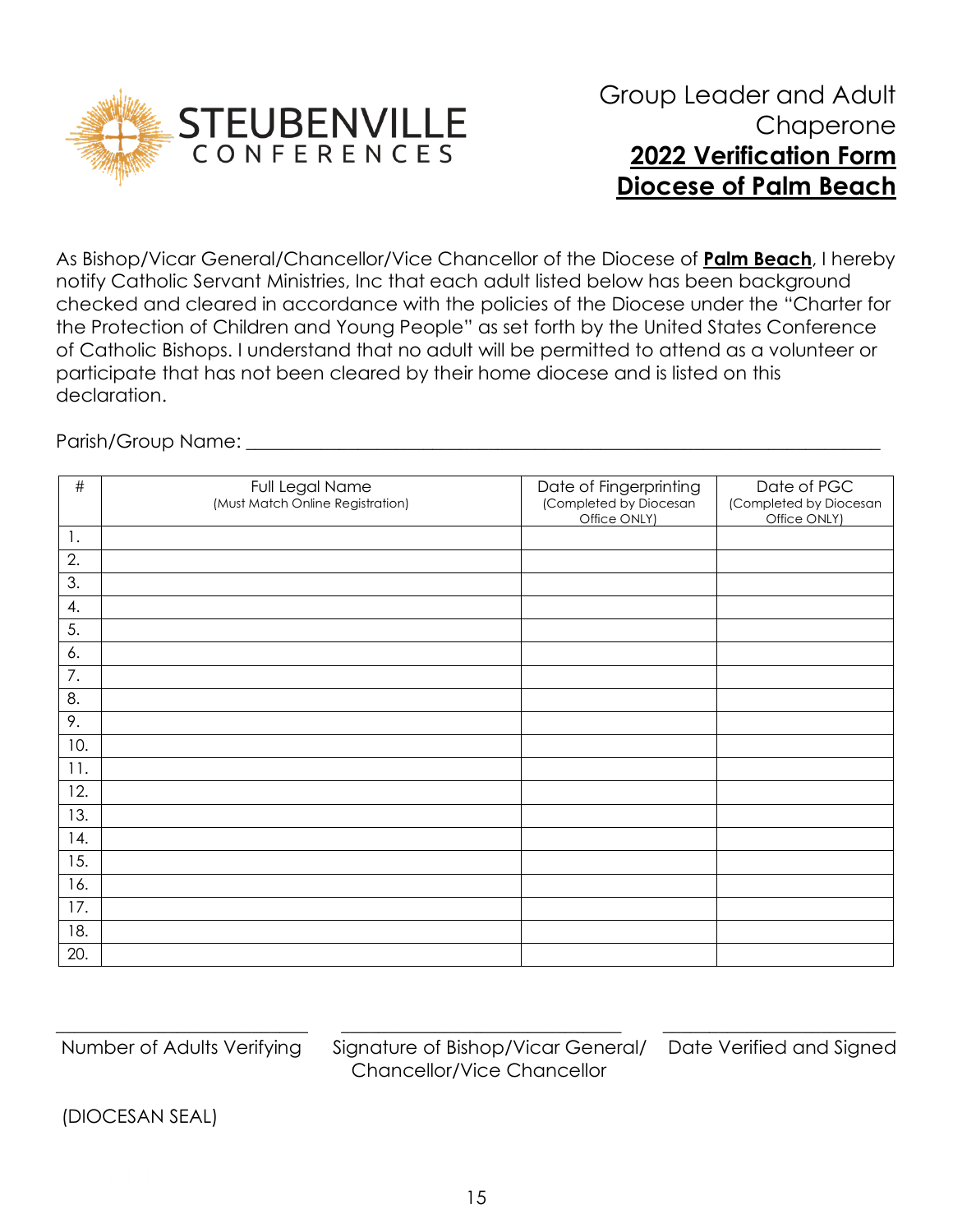

As Bishop/Vicar General/Chancellor/Vice Chancellor of the Diocese of Pensacola/Tallahassee, I hereby notify Catholic Servant Ministries, Inc that each adult listed below has been background checked and cleared in accordance with the policies of the Diocese under the "Charter for the Protection of Children and Young People" as set forth by the United States Conference of Catholic Bishops. I understand that no adult will be permitted to attend as a volunteer or participate that has not been cleared by their home diocese and is listed on this declaration.

Parish/Group Name:  $\blacksquare$ 

| $\#$ | Full Legal Name<br>(Must Match Online Registration) | Group<br>Leader or<br>Chaperone | Date of Fingerprinting<br>(Completed by Diocesan<br>Office ONLY) | Date of PGC<br>(Completed by Diocesan<br>Office ONLY) |
|------|-----------------------------------------------------|---------------------------------|------------------------------------------------------------------|-------------------------------------------------------|
| 1.   |                                                     |                                 |                                                                  |                                                       |
| 2.   |                                                     |                                 |                                                                  |                                                       |
| 3.   |                                                     |                                 |                                                                  |                                                       |
| 4.   |                                                     |                                 |                                                                  |                                                       |
| 5.   |                                                     |                                 |                                                                  |                                                       |
| 6.   |                                                     |                                 |                                                                  |                                                       |
| 7.   |                                                     |                                 |                                                                  |                                                       |
| 8.   |                                                     |                                 |                                                                  |                                                       |
| 9.   |                                                     |                                 |                                                                  |                                                       |
| 10.  |                                                     |                                 |                                                                  |                                                       |
| 11.  |                                                     |                                 |                                                                  |                                                       |
| 12.  |                                                     |                                 |                                                                  |                                                       |
| 13.  |                                                     |                                 |                                                                  |                                                       |
| 14.  |                                                     |                                 |                                                                  |                                                       |
| 15.  |                                                     |                                 |                                                                  |                                                       |
| 16.  |                                                     |                                 |                                                                  |                                                       |
| 17.  |                                                     |                                 |                                                                  |                                                       |
| 18.  |                                                     |                                 |                                                                  |                                                       |
| 20.  |                                                     |                                 |                                                                  |                                                       |

\_\_\_\_\_\_\_\_\_\_\_\_\_\_\_\_\_\_\_\_\_\_\_\_\_\_\_ \_\_\_\_\_\_\_\_\_\_\_\_\_\_\_\_\_\_\_\_\_\_\_\_\_\_\_\_\_\_ \_\_\_\_\_\_\_\_\_\_\_\_\_\_\_\_\_\_\_\_\_\_\_\_\_ Number of Adults Verifying Signature of Bishop/Vicar General/ Date Verified and Signed Chancellor/Vice Chancellor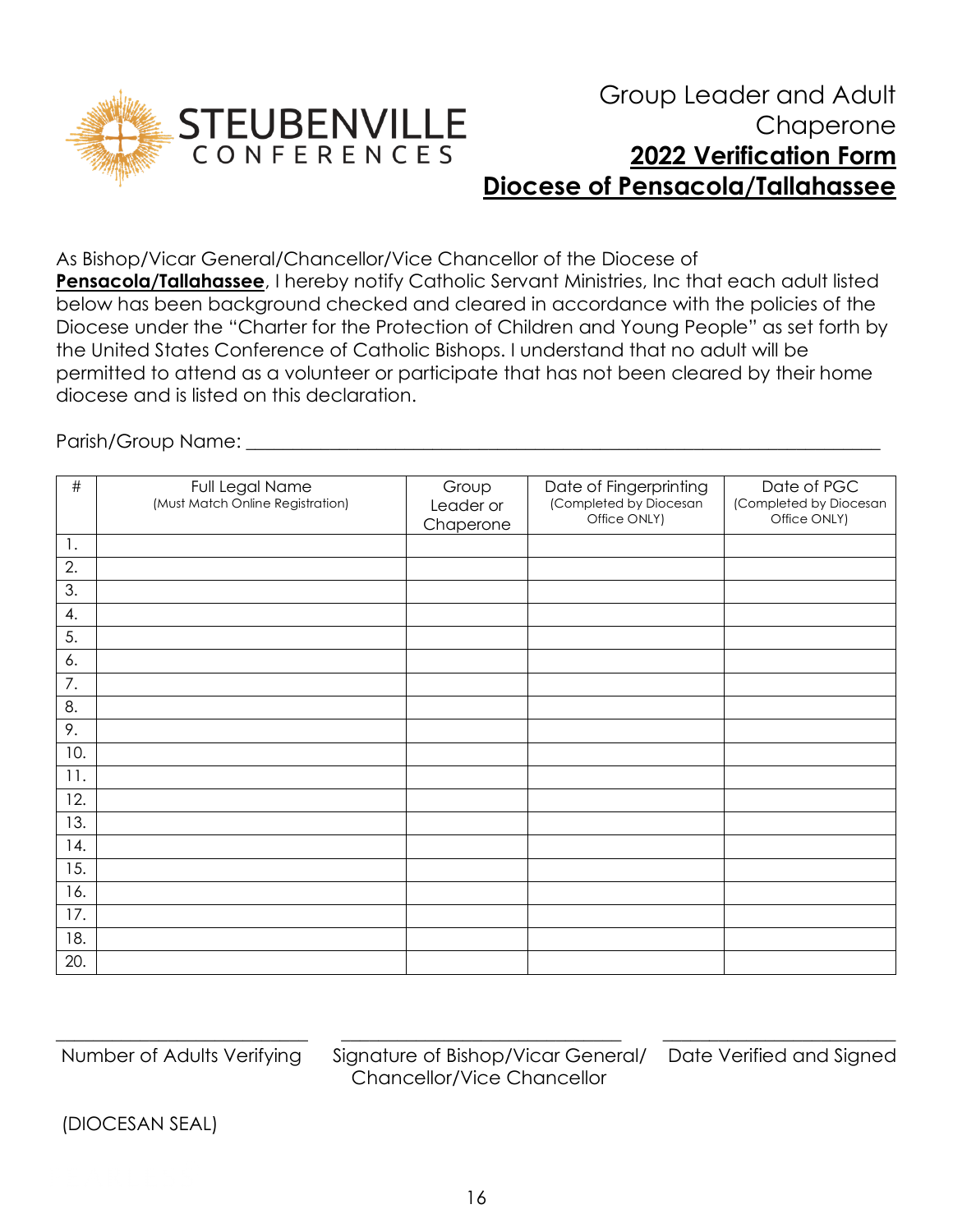

As Bishop/Vicar General/Chancellor/Vice Chancellor of the Diocese of **St. Augustine**, I hereby notify Catholic Servant Ministries, Inc that each adult listed below has been background checked and cleared in accordance with the policies of the Diocese under the "Charter for the Protection of Children and Young People" as set forth by the United States Conference of Catholic Bishops. I understand that no adult will be permitted to attend as a volunteer or participate that has not been cleared by their home diocese and is listed on this declaration.

Parish/Group Name:

| $\#$ | Full Legal Name<br>(Must Match Online Registration) | Group<br>Leader or<br>Chaperone | Date of Fingerprinting<br>(Completed by Diocesan<br>Office ONLY) | Date of PGC<br>(Completed by Diocesan<br>Office ONLY) |
|------|-----------------------------------------------------|---------------------------------|------------------------------------------------------------------|-------------------------------------------------------|
| 1.   |                                                     |                                 |                                                                  |                                                       |
| 2.   |                                                     |                                 |                                                                  |                                                       |
| 3.   |                                                     |                                 |                                                                  |                                                       |
| 4.   |                                                     |                                 |                                                                  |                                                       |
| 5.   |                                                     |                                 |                                                                  |                                                       |
| 6.   |                                                     |                                 |                                                                  |                                                       |
| 7.   |                                                     |                                 |                                                                  |                                                       |
| 8.   |                                                     |                                 |                                                                  |                                                       |
| 9.   |                                                     |                                 |                                                                  |                                                       |
| 10.  |                                                     |                                 |                                                                  |                                                       |
| 11.  |                                                     |                                 |                                                                  |                                                       |
| 12.  |                                                     |                                 |                                                                  |                                                       |
| 13.  |                                                     |                                 |                                                                  |                                                       |
| 14.  |                                                     |                                 |                                                                  |                                                       |
| 15.  |                                                     |                                 |                                                                  |                                                       |
| 16.  |                                                     |                                 |                                                                  |                                                       |
| 17.  |                                                     |                                 |                                                                  |                                                       |
| 18.  |                                                     |                                 |                                                                  |                                                       |
| 20.  |                                                     |                                 |                                                                  |                                                       |

Number of Adults Verifying Signature of Bishop/Vicar General/ Date Verified and Signed Chancellor/Vice Chancellor

\_\_\_\_\_\_\_\_\_\_\_\_\_\_\_\_\_\_\_\_\_\_\_\_\_\_\_ \_\_\_\_\_\_\_\_\_\_\_\_\_\_\_\_\_\_\_\_\_\_\_\_\_\_\_\_\_\_ \_\_\_\_\_\_\_\_\_\_\_\_\_\_\_\_\_\_\_\_\_\_\_\_\_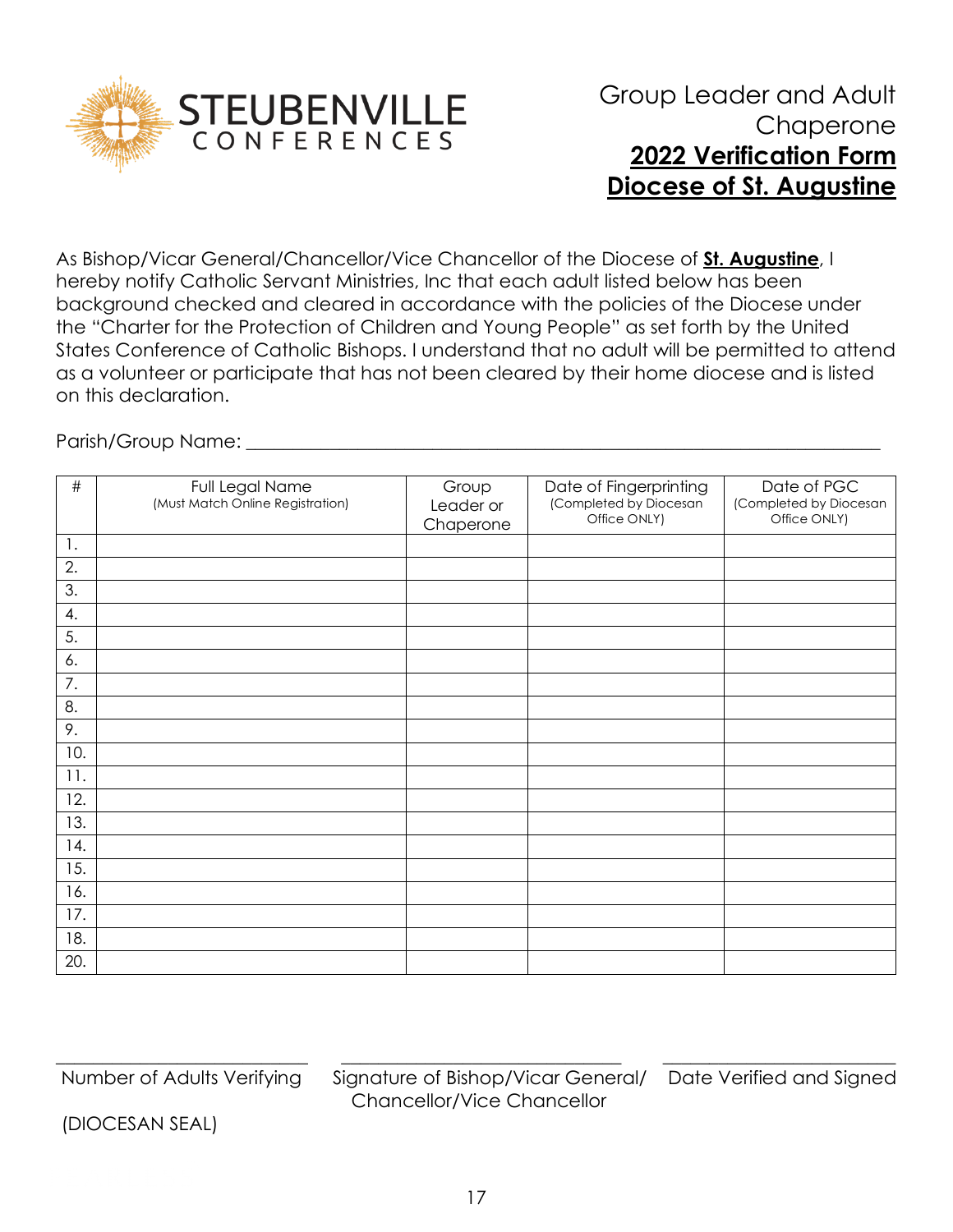

### **Diocese of St. Petersburg Adult Chaperone Verification Form**

As bishop of the Diocese of St. Petersburg ("Diocese"), the Safe Environment Office, on my behalf, has verified that each adult listed below has a current FBI Background Check and is cleared in accordance with the Diocese of St. Petersburg Policy for the Protection of Children and Vulnerable Adults and, the Florida Conference of Catholic Bishops, and the US Conference of Catholic Bishops Policy for the Protection of Children and Young People. No adult will be permitted to attend as a volunteer or participate on behalf of the Diocese who does not have a current FBI Background Check and has successfully completed Safe Environment Program training for adults who wish to have the care, responsibility, and or supervision of children and vulnerable adults. The individuals listed on this declaration are as follows:

|                | <b>Parish/School Affiliation:</b> |                   |                                             |                                                               |
|----------------|-----------------------------------|-------------------|---------------------------------------------|---------------------------------------------------------------|
|                | <b>Destination Address:</b>       |                   |                                             |                                                               |
|                |                                   | Dates:            |                                             |                                                               |
| Count          | <b>Last Name</b>                  | <b>First Name</b> | <b>Social Security #</b><br>(Last 4 digits) | <b>Position</b><br>(Group Leader, Priest,<br>Adult Chaperone) |
|                |                                   |                   |                                             |                                                               |
| $\overline{2}$ |                                   |                   |                                             |                                                               |
| 3              |                                   |                   |                                             |                                                               |
| 4              |                                   |                   |                                             |                                                               |
| 5              |                                   |                   |                                             |                                                               |
| 6              |                                   |                   |                                             |                                                               |
| 7              |                                   |                   |                                             |                                                               |
| 8              |                                   |                   |                                             |                                                               |
| 9              |                                   |                   |                                             |                                                               |
| 10             |                                   |                   |                                             |                                                               |
|                |                                   |                   |                                             |                                                               |

| <b>Number of Male</b><br>: Youth on Trip: |  |
|-------------------------------------------|--|
| Trip:<br><b>Number of Female Youth on</b> |  |

| <b>Number Verified:</b>    |  |
|----------------------------|--|
| <b>Bishop's Signature:</b> |  |
| Jate:                      |  |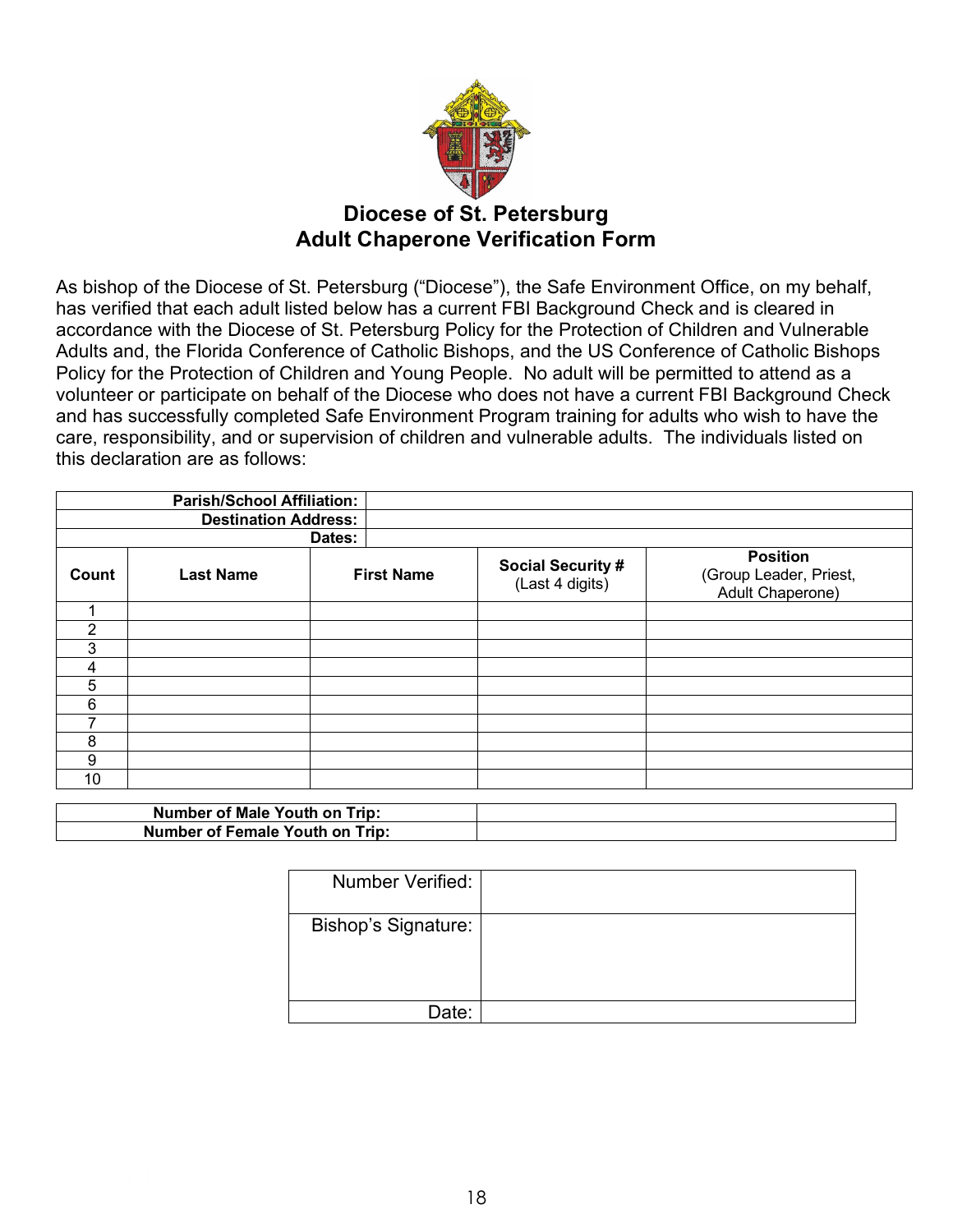

### Group Leader and Adult Chaperone **2022 Verification Form Diocese of Venice**

As Bishop/Vicar General/Chancellor/Vice Chancellor of the Diocese of **Venice**, I hereby notify Catholic Servant Ministries, Inc that each adult listed below has been background checked and cleared in accordance with the policies of the Diocese under the "Charter for the Protection of Children and Young People" as set forth by the United States Conference of Catholic Bishops. I understand that no adult will be permitted to attend as a volunteer or participate that has not been cleared by their home diocese and is listed on this declaration.

Parish/Group Name:  $\Box$ 

| $\#$ | Full Legal Name<br>(Must Match Online Registration) | Group<br>Leader or<br>Chaperone | Date of Fingerprinting<br>(Completed by Diocesan<br>Office ONLY) | Date of PGC<br>(Completed by Diocesan<br>Office ONLY) |
|------|-----------------------------------------------------|---------------------------------|------------------------------------------------------------------|-------------------------------------------------------|
| 1.   |                                                     |                                 |                                                                  |                                                       |
| 2.   |                                                     |                                 |                                                                  |                                                       |
| 3.   |                                                     |                                 |                                                                  |                                                       |
| 4.   |                                                     |                                 |                                                                  |                                                       |
| 5.   |                                                     |                                 |                                                                  |                                                       |
| 6.   |                                                     |                                 |                                                                  |                                                       |
| 7.   |                                                     |                                 |                                                                  |                                                       |
| 8.   |                                                     |                                 |                                                                  |                                                       |
| 9.   |                                                     |                                 |                                                                  |                                                       |
| 10.  |                                                     |                                 |                                                                  |                                                       |
| 11.  |                                                     |                                 |                                                                  |                                                       |
| 12.  |                                                     |                                 |                                                                  |                                                       |
| 13.  |                                                     |                                 |                                                                  |                                                       |
| 14.  |                                                     |                                 |                                                                  |                                                       |
| 15.  |                                                     |                                 |                                                                  |                                                       |
| 16.  |                                                     |                                 |                                                                  |                                                       |
| 17.  |                                                     |                                 |                                                                  |                                                       |
| 18.  |                                                     |                                 |                                                                  |                                                       |
| 20.  |                                                     |                                 |                                                                  |                                                       |

Number of Adults Verifying Signature of Bishop/Vicar General/ Date Verified and Signed Chancellor/Vice Chancellor

\_\_\_\_\_\_\_\_\_\_\_\_\_\_\_\_\_\_\_\_\_\_\_\_\_\_\_ \_\_\_\_\_\_\_\_\_\_\_\_\_\_\_\_\_\_\_\_\_\_\_\_\_\_\_\_\_\_ \_\_\_\_\_\_\_\_\_\_\_\_\_\_\_\_\_\_\_\_\_\_\_\_\_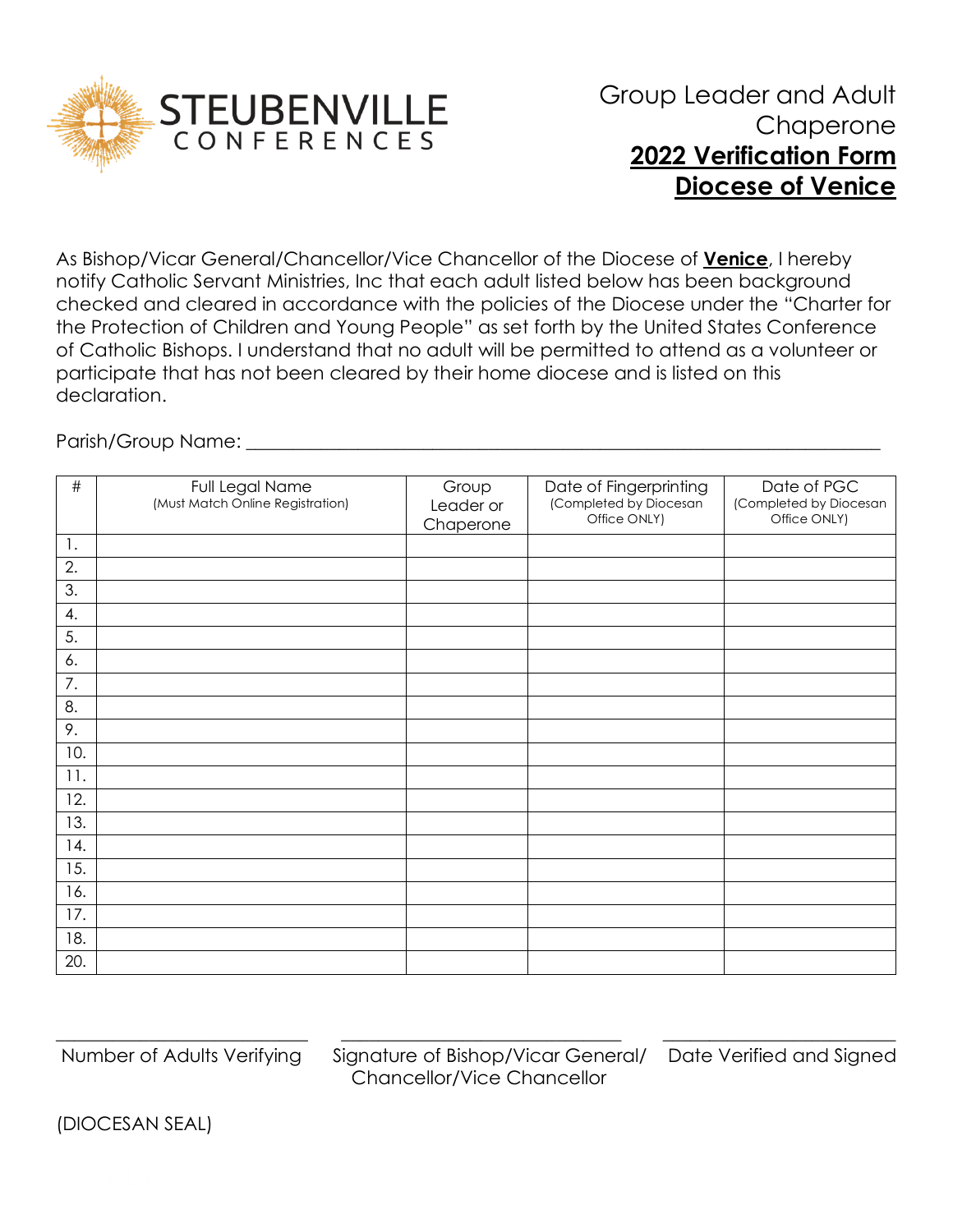

As (Arch)Bishop/Vicar General/Chancellor/Vice Chancellor/Safe Environment Director of the (Arch)Diocese \_\_\_\_\_\_\_\_\_\_\_\_\_\_\_\_\_\_\_\_\_\_\_\_\_\_\_\_\_\_\_\_ I herby notify Catholic Servant Ministries, Inc and the Steubenville Florida Conference Office that each adult listed below has been background checked and cleared in accordance with the policies of the Diocese under the "Charter for the Protection of Children and Young People" as set forth by the United States Conference of Catholic Bishops. I understand that no adult will be permitted to attend as a volunteer or participate that has not been cleared by his or her home diocese and is listed on this declaration.

Parish/Group Name: \_\_\_\_\_\_\_\_\_\_\_\_\_\_\_\_\_\_\_\_\_\_\_\_\_\_\_\_\_\_\_\_\_\_\_\_\_\_\_\_\_\_\_\_\_\_\_\_\_\_\_\_\_\_\_\_\_\_\_\_\_\_\_\_\_\_\_\_

| $\#$           | Full Legal Name<br>(Must Match Online Registration) | Group Leader<br>or Chaperone | Date of Fingerprinting<br>(Completed by (Arch)Diocese<br>ONLY) |
|----------------|-----------------------------------------------------|------------------------------|----------------------------------------------------------------|
| $\mathbf{1}$ . |                                                     |                              |                                                                |
| 2.             |                                                     |                              |                                                                |
| 3.             |                                                     |                              |                                                                |
| 4.             |                                                     |                              |                                                                |
| 5.             |                                                     |                              |                                                                |
| 6.             |                                                     |                              |                                                                |
| 7.             |                                                     |                              |                                                                |
| 8.             |                                                     |                              |                                                                |
| 9.             |                                                     |                              |                                                                |
| 10.            |                                                     |                              |                                                                |
| 11.            |                                                     |                              |                                                                |
| 12.            |                                                     |                              |                                                                |
| 13.            |                                                     |                              |                                                                |
| 14.            |                                                     |                              |                                                                |
| 15.            |                                                     |                              |                                                                |
| 16.            |                                                     |                              |                                                                |
| 17.            |                                                     |                              |                                                                |
| 18.            |                                                     |                              |                                                                |
| 20.            |                                                     |                              |                                                                |

\_\_\_\_\_\_\_\_\_\_\_\_\_\_\_\_\_\_\_\_\_\_\_\_\_\_\_ \_\_\_\_\_\_\_\_\_\_\_\_\_\_\_\_\_\_\_\_\_\_\_\_\_\_\_\_\_\_ \_\_\_\_\_\_\_\_\_\_\_\_\_\_\_\_\_\_\_\_\_\_\_\_\_ Number of Adults Verifying Signature of Bishop/Vicar General/ Date Verified and Signed Chancellor/Vice Chancellor/ Safe Environment Director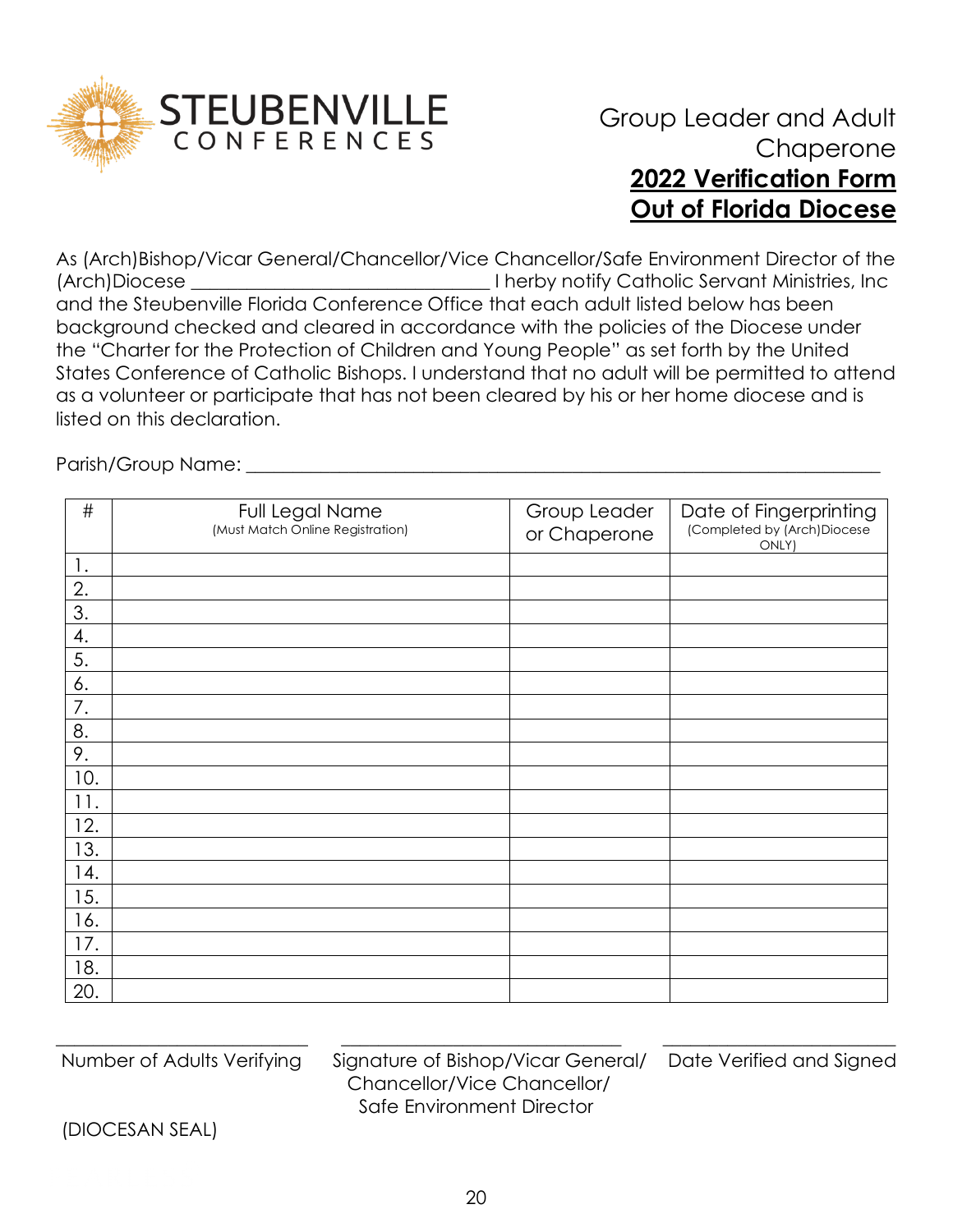

### Please indicate the number of T-Shirts per size. The total number of T-Shirts ordered should match the number of T-Shirts ordered on your group registration.

Group/Parish Name: \_\_\_\_\_\_\_\_\_\_\_\_\_\_\_\_\_\_\_\_\_\_\_\_\_\_\_\_\_\_\_\_\_\_\_\_\_\_\_\_\_\_\_\_\_\_\_

Group Leader Name: \_\_\_\_\_\_\_\_\_\_\_\_\_\_\_\_\_\_\_\_\_\_\_\_\_\_\_\_\_\_\_\_\_\_\_\_\_\_\_\_\_\_\_\_\_\_

| <b>Size</b>  | <b>Number of T-Shirts</b> |
|--------------|---------------------------|
| Small        |                           |
| Medium       |                           |
| Large        |                           |
| XL           |                           |
| 2XL          |                           |
| 3XL          |                           |
| 4XL          |                           |
| <b>Total</b> |                           |

\*Please note that we only offer adult sizes\*

Email this form back to: info@steubenvilleflorida.com

Steubenville Florida Conference Office by **June 1st**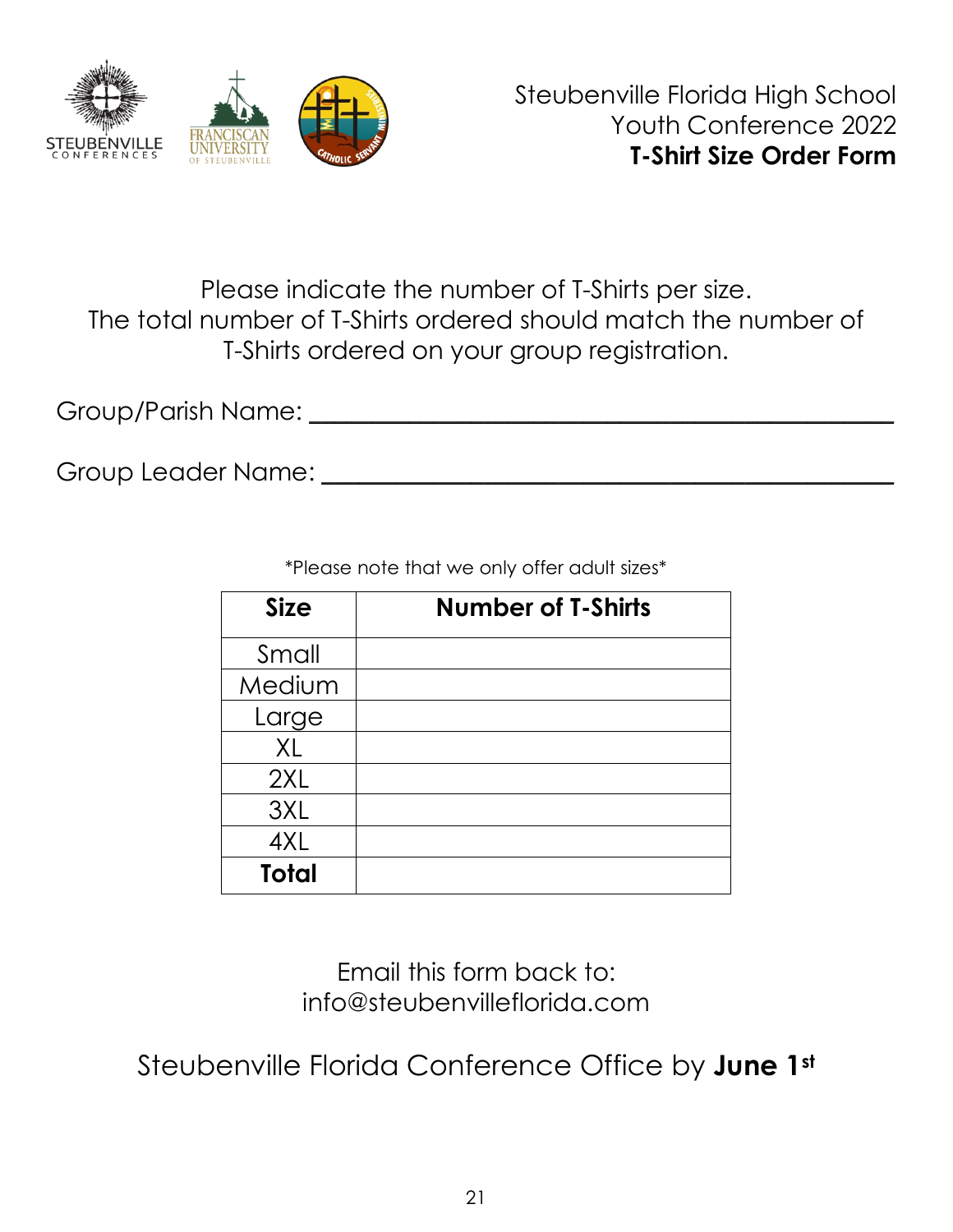### **Rosen Centre: Policies and Payments**

### **Room Assignments Form**

All group leaders must provide the hotel with a room assignment list on or before *June 14th by 5pm*. If you fail to provide this list by *June 14th by 5pm,* any rooms on hold will be released and will be subject to availability.

### **Payment Options:**

#### **Credit Cards**

- An online payment link will be provided *upon request* from groupreservations@rosenhotels.com
- Five Days prior to arrival the credit cards provided will be authorized for one night for each room.
- If you would like to pay in full with a church credit card prior to arrival, this will expedite your check-in process.

#### **Checks**

• Mail your check for one night's room and tax for each room and include all reservations #'s or your Hotel Reservations Form (only if you booked 10 or more rooms).

> Reservations Department 400 Destination Parkway Orlando, FL 32821

- Final payments must be submitted at least 10 days prior to your arrival to avoid delays in receiving payment.
- If you reserve rooms with a credit card, you can still pay in full with a church check.

#### **Invoices**

If you need an invoice, please email groupreservations@rosenhotels.com and the hotel can provide one. You will need to include church name, each guest name and confirmation numbers in order to process this request.

#### **Tax Exemption**

In order to be exempt from taxes, you must provide your DR-14 Florida Tax Exemption Form with room list.

Payment must be received prior to arrival with either a company check or company credit card. The name on the check/credit card must match the name on the Tax Exemption Form or you will be required to pay taxes. Please note that the 1% OCCC charge is not Tax Exempt.

#### **Cancelation Policy**

Should you need to cancel any rooms you must do so 5 days prior to your arrival to avoid a one night penalty.